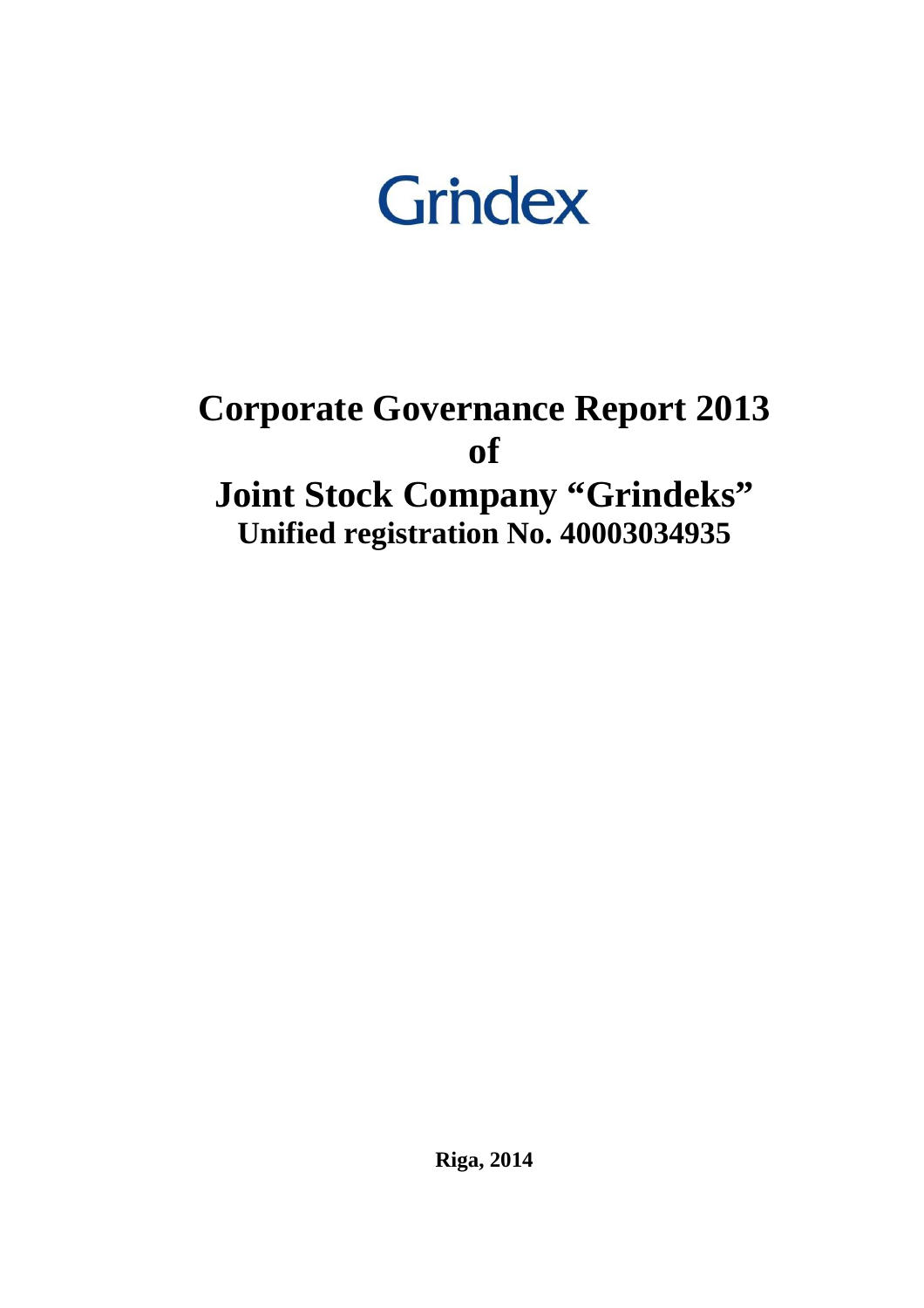

## **Contents**

| 1. Ensuring shareholders' rights and participation at shareholders' meetings  4<br>2. Participation of members and member candidates of the Issuer's management institutions at |
|---------------------------------------------------------------------------------------------------------------------------------------------------------------------------------|
|                                                                                                                                                                                 |
|                                                                                                                                                                                 |
|                                                                                                                                                                                 |
|                                                                                                                                                                                 |
|                                                                                                                                                                                 |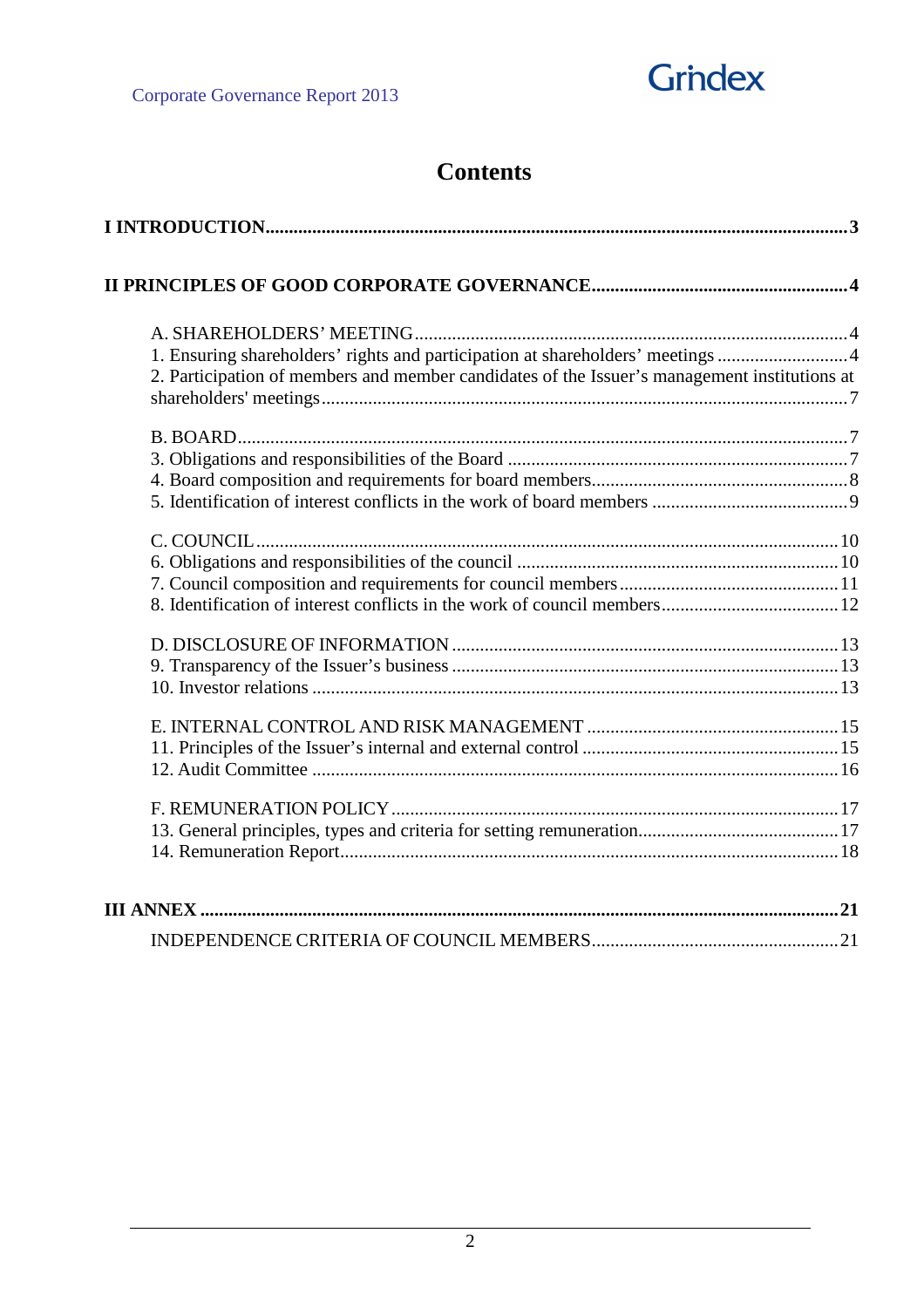

## **I INTRODUCTION**

 JSC "Grindeks" Corporate Governance Report of the year 2013 (hereinafter - the Report) is made according to JSC "NASDAQ OMX Riga" the new version of the "Principles of Corporate Governance and Recommendations on their Implementation", effective as of 1 June 2010. The Report is made by "Grindeks" Board and revised by "Grindeks" Council.

 Corporate governance principles were adjusted to "Grindeks" as much as possible and "Grindeks" complied with the biggest part of them, carrying out its operational activities, in 2013. The Report informs also according to the principle "observe or explain" on those principles, which "Grindeks" observed partially or did not observe in 2013, and on the circumstances that justified it.

 The Report is submitted to "NASDAQ OMX Riga" together with "Grindeks" audited consolidated financial statement of 2013, published at the web site of "Grindeks" www.grindeks.lv, in the section "For investors", as well as at the official web site of "NASDAQ OMX Riga" www.nasdaqomxbaltic.com.

On behalf of JSC "Grindeks" Management

 $\nu$  --2  $\mu$ 

Juris Bundulis Chairman of the Board

29 April 2014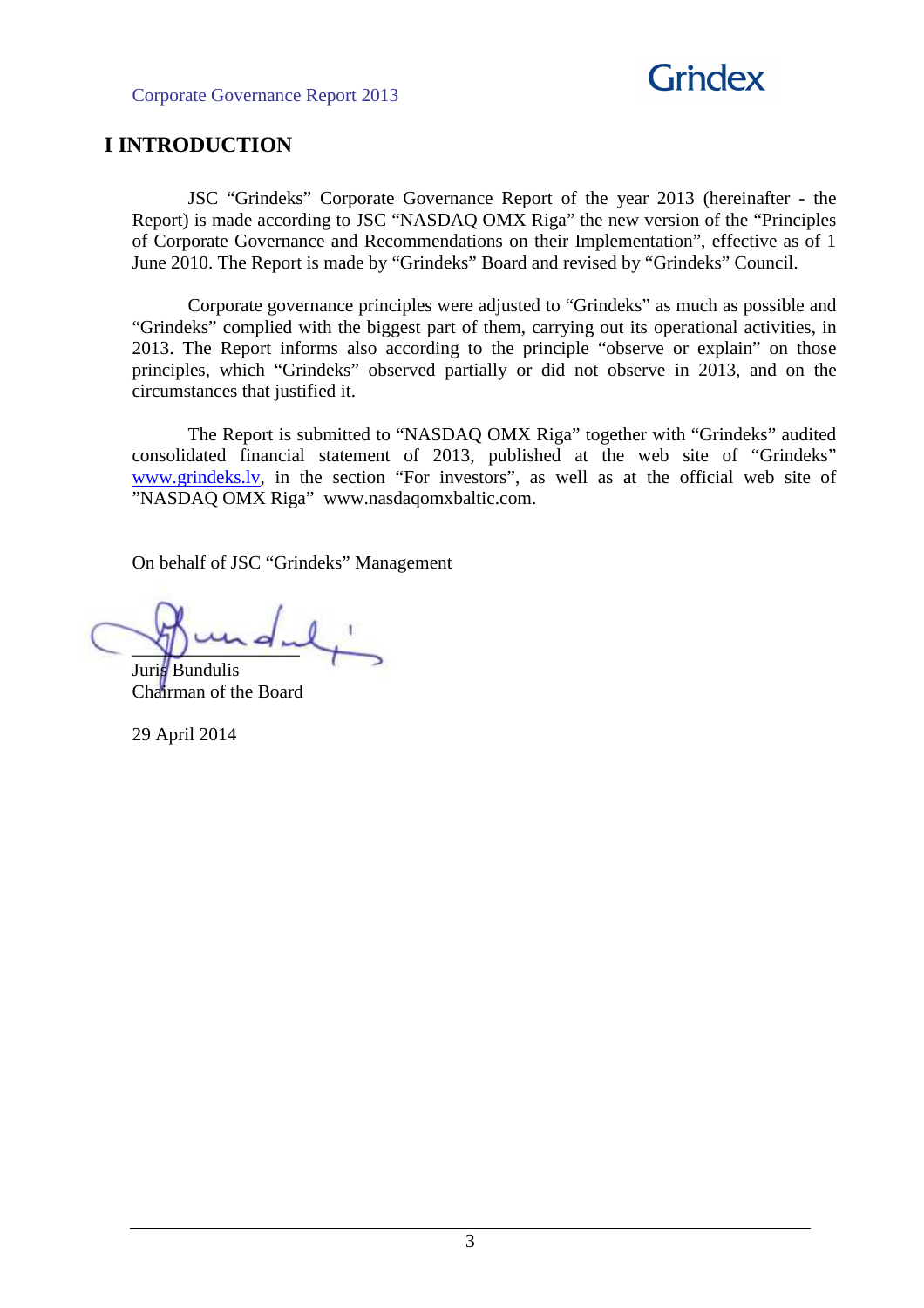

## **II PRINCIPLES OF GOOD CORPORATE GOVERNANCE**

#### **A. SHAREHOLDERS' MEETING**

Shareholders realize their right to participate in the management of the Issuer at shareholders' meetings. In compliance with legal acts the Issuers shall call the annual shareholders' meeting as minimum once a year. Extraordinary shareholders' meetings shall be called as required.

#### **1. Ensuring shareholders' rights and participation at shareholders' meetings**

**The Issuers shall ensure equal attitude towards all the shareholders – holders of one category of shares. All shareholders shall have equal rights to participate in the management of the Issuer – to participate at shareholders' meetings and receive information that shareholders need in order to make decisions.** 

1.1. It shall be important to ensure that all the holders of shares of one category have also equal rights, including the right to receive a share of the Issuer's profit as dividends or in another way in proportion to the number of the shares owned by them if such right is stipulated for the shares owned by them.

*- JSC "Grindeks" (hereinafter – Grindeks) applies this principle. According to the Articles of Association of Grindeks, all the Grindeks's shares are of one category with equal rights of voting, enabling shareholders to participate in government of the Grindeks, eligible to receive dividends and a liquidation quota in case of liquidation of Grindeks.* 

1.2. The Issuer shall prepare a policy for the division of profit. In the preparation of the policy, it is recommended to take into account not only the provision of immediate benefit for the Issuer's shareholders by paying dividends to them but also the expediency of profit reinvesting, which would increase the value of the Issuer in future. It is recommended to discuss the policy of profit division at a shareholders' meeting thus ensuring that as possibly larger a number of shareholders have the possibility to acquaint themselves with it and to express their opinion on it. The Report shall specify where the Issuer's profit distribution policy is made available.

*- Grindeks applies this principle partly. Taking into account that Grindeks`s Management Board (hereinafter - the Board) and the Supervisory Board (hereinafter - the Council) did not receive any propositions from its shareholders about the policy of profit distribution, Grindeks`s Council did not decide about its elaboration. The decision on profit distribution of the previous year is taken exclusively by Grindeks`s Shareholders' Meeting. According to the decision of the Annual General Meeting of Shareholders on 4 June 2013, the profit earned in 2012 were left undistributed and allocated to the development of the Grindeks Group in order to increase its competitiveness.* 

 *Grindeks Board's responsibility is to prepare and submit to the Council a profit distribution plan before its approval in the Shareholders' Meeting. The Shareholders are not limited to comment on agenda. In 2013 the Board of Grindeks considers that contributing to sustainable business development and competitiveness, the profit should be left undivided and it should be invested in the product portfolio diversification up to 25-30% share of the dominant product. Bringing forward the draft decision on the Group profit distribution for the previous year, the Board takes into consideration the following factors:* 

*- Product portfolio diversification indicators;* 

*- Mildronate share in the total product portfolio. The profit distribution policy is available at the web site of "Grindeks" www.grindeks.lv, in the section "For investors".* 

1.3. In order to protect the Issuer's shareholders' interest to a sufficient extent, not only the Issuers but also any other persons who in compliance with the procedure stipulated in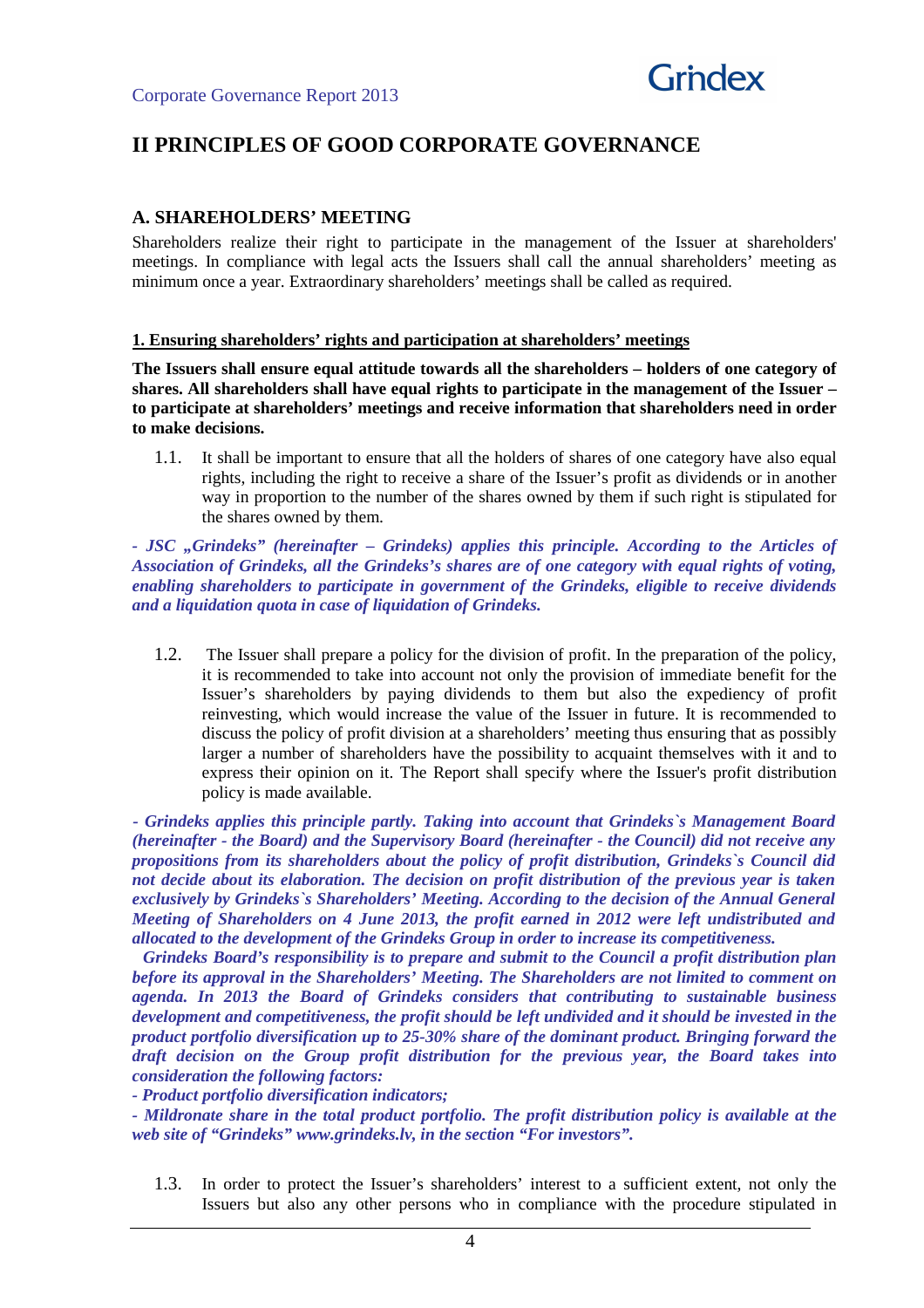

legislative acts call, announce and organize a shareholders' meeting are asked to comply with all the issues referred to in these Recommendations in relation to calling shareholders' meetings and provision of shareholders with the required information.

*- Grindeks applies this principle. Up to now the Shareholders' Meetings have been called by the Board of Grindeks that has ensured their convocation, announcing and organizing compliance with the law and the Articles of Association of Grindeks.* 

1.4. Shareholders of the Issuers shall be provided with the possibility to receive in due time and regularly all the required information on the relevant Issuer, participate at meetings and vote on agenda issues. The Issuers shall carry out all the possible activities to achieve that as many as possible shareholders participate at meetings; therefore, the time and place of a meeting should not restrict the attendance of a meeting by shareholders. Therefore, it should not be admissible to change the time and place of an announced shareholders' meeting shortly before the meeting, which thus would hinder or even make it impossible for shareholders to attend the meeting.

*- Grindeks applies this principle. Shareholders can regularly obtain the most important information about the Company at Grindeks`s web site and at the official web site of "NASDAQ OMX Riga". There have not been any of the mentioned obstacles for participation at the Shareholders' Meeting.* 

1.5. The Issuers shall inform their shareholders on calling a shareholders' meeting by publishing a notice in compliance with the procedure and the time limits set forth in legislative acts. The Issuers are asked to announce the shareholders' meeting as soon as the decision on calling the shareholders' meeting has been taken; in particular, this condition applies to extraordinary shareholders' meetings. The information on calling a shareholders' meeting shall be published also on the Issuer's website on the Internet, where it should be published also at least in one foreign language. It is recommended to use the English language as the said other language so that the website could be used also by foreign investors. When publishing information on calling a shareholders' meeting, also the initiator of calling the meeting shall be specified.

#### *- Grindeks applies this principle. The Annual General Meeting of Shareholders on 4 June 2013 was called in the compliance with the order and time defined by the legislation. Information was published also at Grindeks`s web site, also in English. Its initiator was the Board.*

1.6. The Issuer shall ensure that compete information on the course and time of the meeting, the voting on decisions to be adopted , as well as the agenda and draft decisions on which it is planned to vote at the meeting is available in due time to the shareholders. The Issuers shall also inform the shareholders whom they can address to receive answers to any questions on the arrangements for the shareholders' meeting and the agenda issues and ensure that the required additional information is provided to the shareholders.

#### *- Grindeks applies this principle. All the mentioned information was given before the Annual General Meeting of Shareholders on 4 June 2013.*

1.7. The Issuer shall ensure that at least 14 (fourteen) days prior to the meeting the shareholders have the possibility to acquaint themselves with the draft decisions on the issues to be dealt with at the meeting, including those that have been submitted additionally already after the announcement on calling the meeting. The Issuer shall ensure the possibility to read a complete text of draft decisions, especially if they apply to voting on amendments to the Issuer's statutes, election of the Issuer's officials, determination of their remuneration, division of the Issuer's profit and other issues.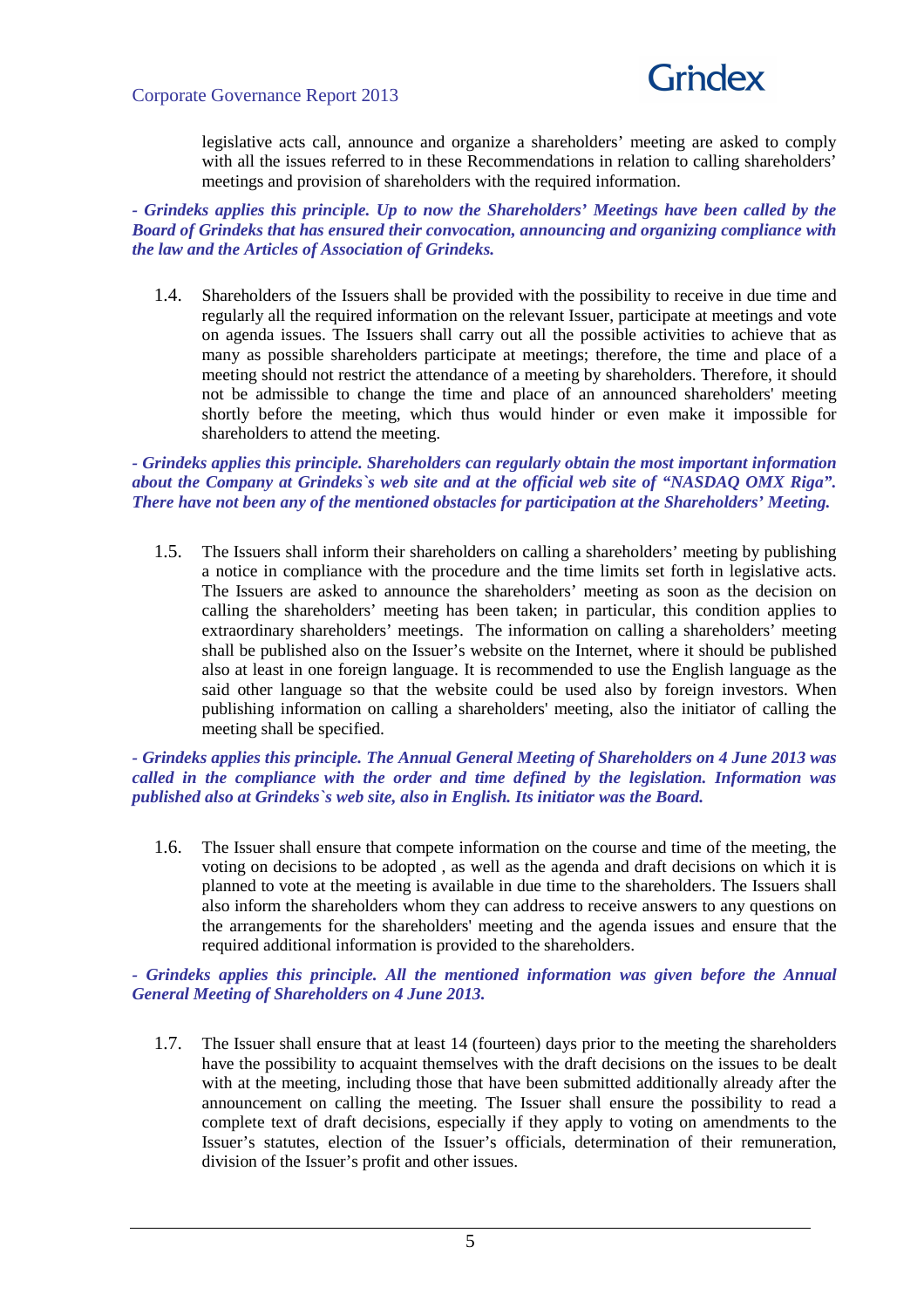

*- Grindeks applies this principle partly. Information of the candidates to the Council was given at the Annual General Meeting of Shareholders on 4 June 2013.* 

1.8. In no way may the Issuers restrict the right of shareholders to nominate representatives of the shareholders for council elections. The candidates to the council and candidates to other offices shall be nominated in due time so that the information on the said persons would be available to the shareholders to the extent as stipulated in Clause 1.9 of this Section as minimum 14 (fourteen) days prior to the shareholders' meeting.

#### *- Grindeks partly applies this principle. The Annual General Meeting of Shareholders on 4 June 2013 held for the election of Council. The relevant information on candidates was discovered at the meeting.*

1.9. Especially, attention should be paid that the shareholders at least 14 (fourteen) days prior to the shareholders' meeting have the possibility to acquaint themselves with information on council member candidates and audit committee member candidates whose approval is planned at the meeting. When disclosing the said information, also a short personal biography of the candidates shall be published.

*- Grindeks applies this principle in accordance with the laws and regulations of the Republic of Latvia. In 2013 Grindeks partly applies this principle; the relevant information on candidates was discovered at the Annual General Meeting of Shareholders.*

- 1.10. The Issuer may not restrict the right of shareholders to consult among them during a shareholders' meeting if it is required in order to adopt a decision or to make clear some issue.
- *Grindeks applies this principle.* 
	- 1.11. To provide shareholders with complete information on the course of the shareholders' meeting, the Issuer shall prepare the regulations on the course of shareholders' meeting, in which the agenda of shareholders' meeting and the procedure for solving any organizational issues connected with the shareholders' meeting (e.g., registration of meeting participants, the procedure for the adoption of decisions on the issues to be dealt with at the meeting, the Issuer's actions in case any of the issues on the agenda is not dealt with, if it is impossible to adopt a decision etc.). The procedures adopted by the Issuer in relation to participation in voting shall be easy to implement.

*- Grindeks applies this principle. The course of Grindeks Shareholders' Meeting is regulated by the legislation and the Articles of Association of Grindeks. The Shareholders' Meeting is organized by the Board, which ensures its work and the course of every meeting is defined separately according to the agenda. The voting procedure is modern and easy to implement.* 

- 1.12. The Issuer shall ensure that during the shareholders' meeting the shareholders have the possibility to ask questions to the candidates to be elected at the shareholders' meeting and other attending representatives of the Issuer. The Issuer shall have the right to set reasonable restrictions on questions, for example, excluding the possibility that one shareholder uses up the total time provided for asking of questions and setting a time limit of speeches.
- *Grindeks applies this principle.* 
	- 1.13. When entering the course and contents of discussions on the agenda issues to be dealt with at the shareholders' meeting in the minutes of shareholders' meeting, the chairperson of the meeting shall ensure that, in case any meeting participant requires it, particular debates are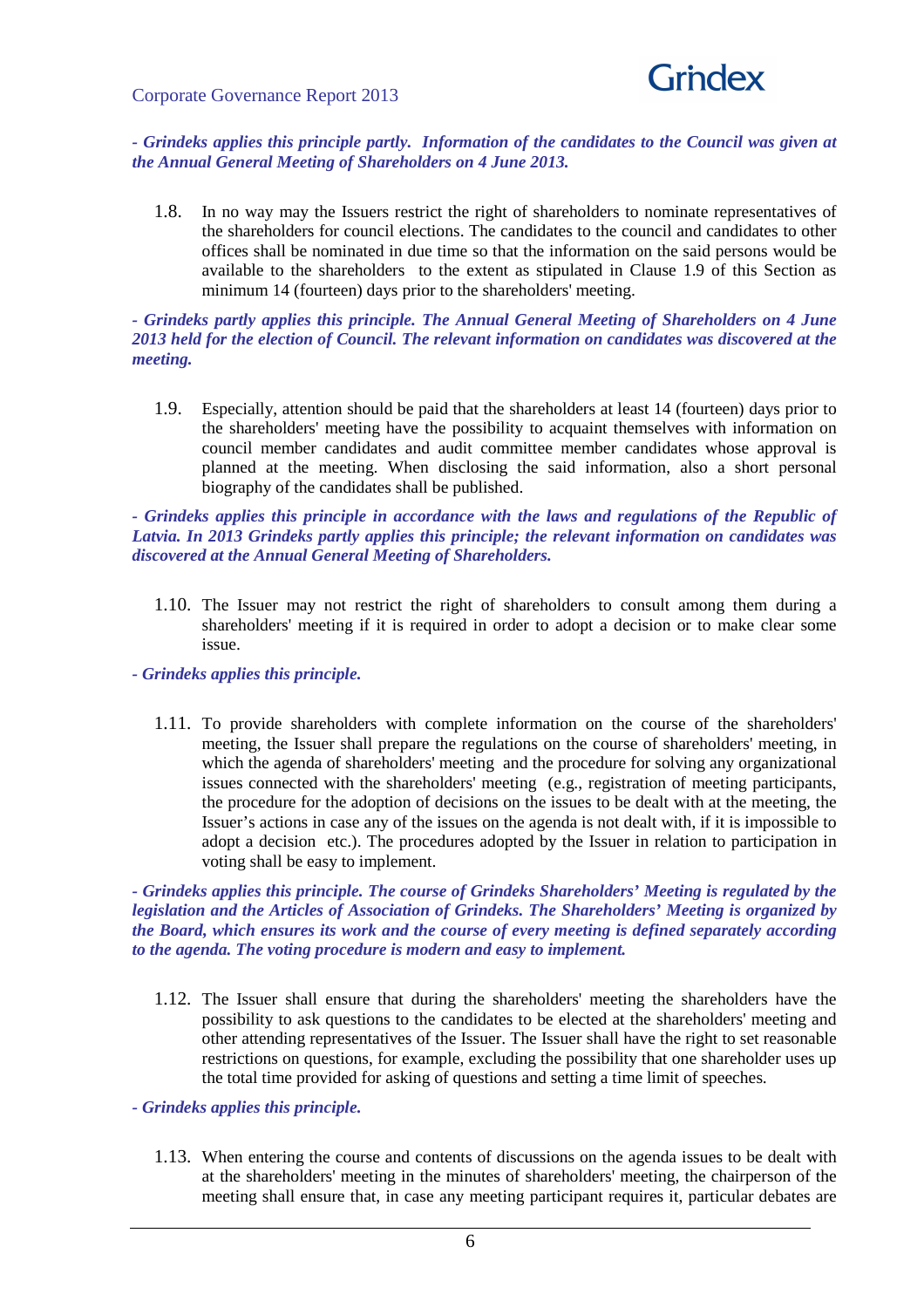

reflected in the minutes or that shareholder proposal or questions are appended thereto in written form.

*- Grindeks applies this principle.*

#### **2. Participation of members and member candidates of the Issuer's management institutions at shareholders' meetings**

#### **Shareholders' meetings shall be attended by the Issuer's board members, auditors, and as possibly many council members.**

2.1. The attendance of members of the Issuer's management institutions and auditor at shareholders' meetings shall be necessary to ensure information exchange between the Issuer's shareholders and members of management institutions as well as to fulfill the right of shareholders to receive answers from competent persons to the questions submitted. The attendance of the auditor shall not be mandatory at shareholders' meetings at which issues connected with the finances of the Issuer are not dealt with. By using the rights to ask questions shareholders have the possibility to obtain information on the circumstances that might affect the evaluation of the financial report and the financial situation of the Issuer.

#### *- Grindeks partly applied this principle in 2013. The Board and Council members took part in the Annual General Meeting of Shareholders on 4 June, 2013, but the Auditor didn't take part in it.*

2.2. Shareholders' meetings shall be attended by the Issuer's official candidates whose election is planned at the meeting. This shall in particular apply to council members. If a council member candidate or auditor candidate is unable to attend the shareholders' meeting due to an important reason, then it shall be admissible that this person does not attend the shareholders' meeting. In this case, all the substantial information on the candidate shall be disclosed before the shareholders' meeting.

#### *- Grindeks applies this principle partly. New Grindeks Council's all candidates did not participate in the Annual General Meeting of Shareholders in 2013, all relevant information on it was discovered at the meeting.*

2.3. During shareholders' meetings, the participants must have the possibility to obtain information on officials or official candidates who do not attend the meeting and reasons thereof. The reason of non-attendance should be entered in the minutes of shareholders' meeting.

*- Grindeks applies this principle.* 

## **B. BOARD**

The board is the Issuer's executive institution, which manages and represents the Issuer in its everyday business, therefore the Issuer shall ensure that it is efficient, able to take decisions, and committed to increase the value of the company, therefore its obligations and responsibilities have to be clearly determined.

#### **3. Obligations and responsibilities of the Board**

**The Issuers shall clearly and expressively determine the obligations and authorities of the board and responsibilities of its members, thus ensuring a successful work of the board and an increase in the Issuer's value.**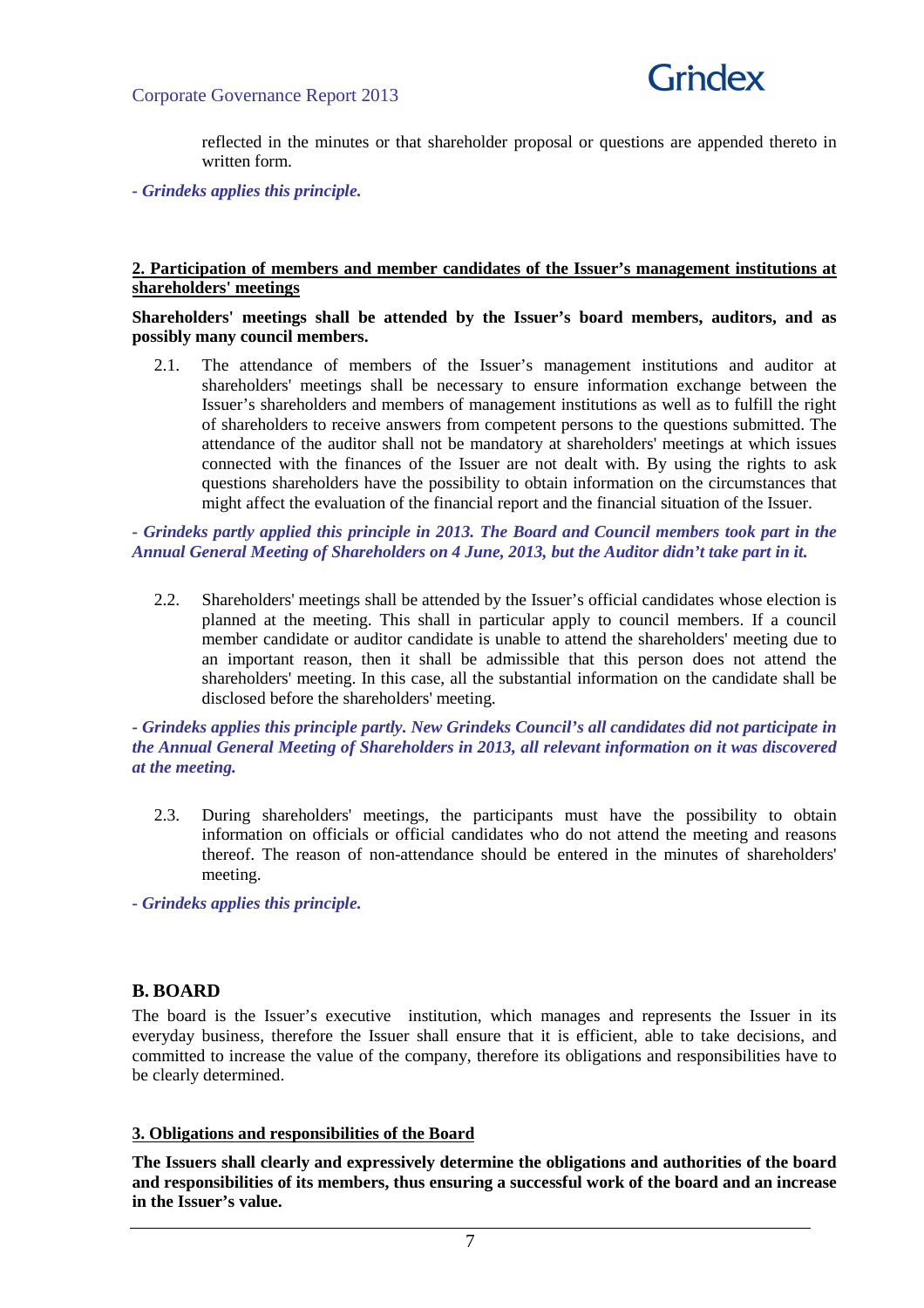

3.1. The board shall have the obligation to manage the business of the Issuer, which includes also the responsibility for the realization of the objectives and strategies determined by the Issuer and the responsibility for the results achieved. The board shall be responsible for the said to the council and the shareholders' meeting. In fulfillment of its obligations, the board shall adopt decisions guided by interests of all the shareholders and preventing any potential conflict of interests.

#### *- Grindeks applies this principle. The mentioned obligations and responsibilities are defined in the effective Charter of the Board.*

3.2. The powers of the board shall be stipulated in the Board Regulations or a similar document, which is to be published on the website of the Issuer on the Internet. This document must be also available at the registered office of the Issuer.

*- Grindeks applies this principle. The authority of the Board are set in its Charter, which is prepared within the frameworks of the legislation and Grindeks`s Statutes. The Charter is available in the office of the Company and at the website www.grindeks.lv in the section For Investors.* 

- 3.3. The board shall be responsible also for the compliance with all the binding regulatory acts, risk management, as well as the financial activity of the Issuer.
- 3.4. The board shall perform certain tasks, including:
	- 1) corporate strategies, work plan, risk control procedure, assessment and advancement of annual budget and business plans, ensuring control on the fulfillment of plans and the achievement of planned results;
	- 2) Selection of senior managers of the Issuer, determination of their remuneration and control of their work and their replacement, if necessary, in compliance with internal procedures (e.g. personnel policy adopted by the Issuer, remuneration policy etc.);
	- 3) Timely and qualitative submission of reports, ensuring also that the internal audits are carried out and the disclosure of information are controlled.
- 3.5. In annual reports, the board shall confirm that the internal risk procedures are efficient and that the risk management and internal control have been carried out in compliance with the said control procedures throughout the year.
- 3.6. It shall be preferable that the board submits decisions that determine the objectives and strategies for achievement thereof (participation in other companies, acquisition or alienation of property, opening of representation offices or branches, expansion of business etc) to the Issuer's council for approval.
- *Grindeks applies these principles.*

#### **4. Board composition and requirements for board members**

#### **A board composition approved by the Issuer shall be able to ensure sufficiently critical and independent attitude in assessing and taking decisions.**

4.1. In composing the board, it shall be observed that every board member has appropriate education and work experience. The Issuer shall prepare a summary of the requirements to be set for every board member, which specifies the skills, education, previous work experience and other selection criteria for every board member.

*- Grindeks applies this principle. The Directors of separate Grindeks`s units are elected in the Board of the Company, having an appropriate working experience, qualification and education. Each Director has its job description, with the provisions concerning candidates required: experience, education and other necessary characteristics.*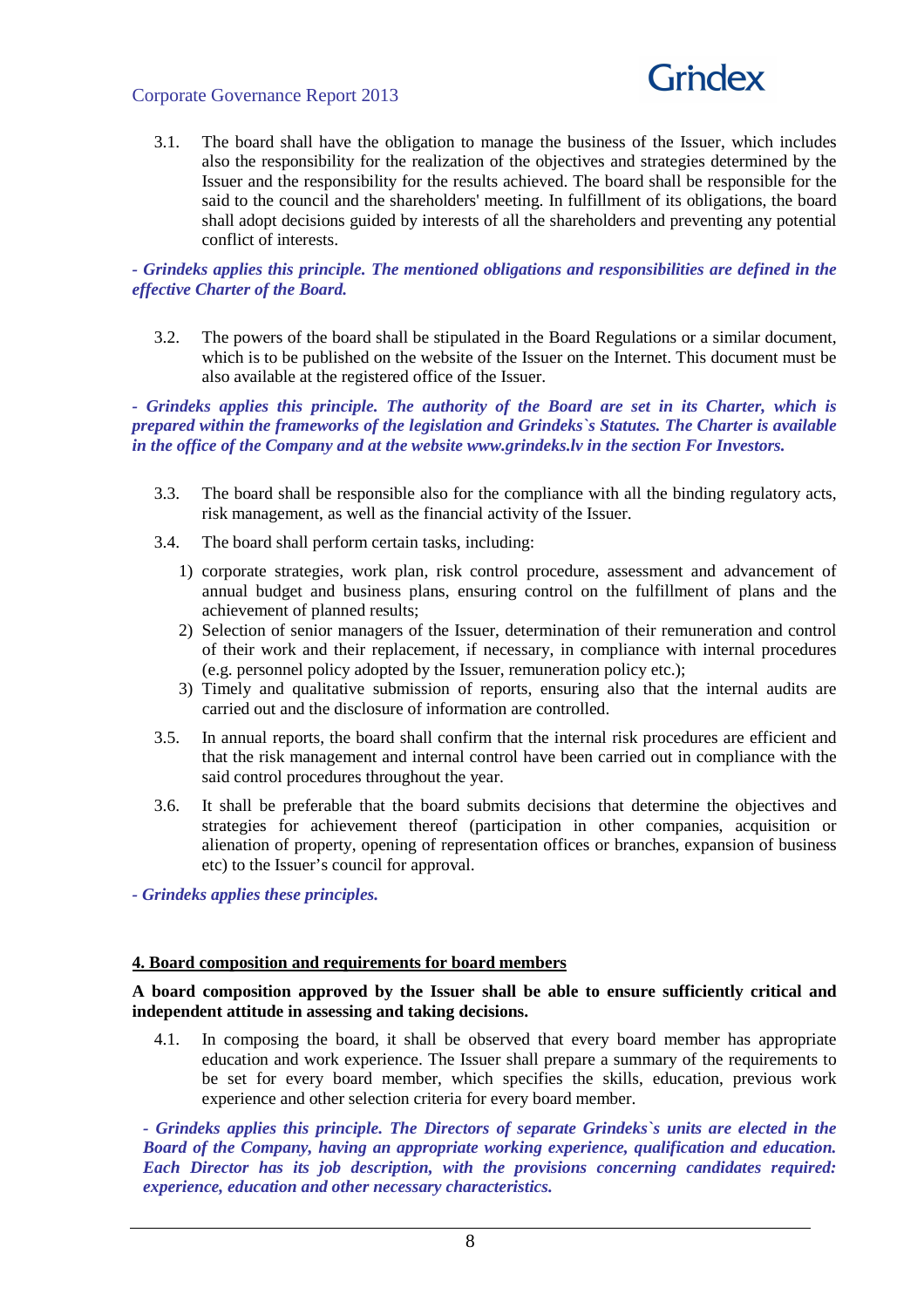## Grndex

#### Corporate Governance Report 2013

*The Board during the reporting period: Since 1 May 2012 to the date of issuing the financial statements: Name Position Juris Bundulis Chairman of the Board Vadims Rabsha Board member, Director of the Finance and Administrative unit* 

- 4.2. On the Issuer's website on the Internet, the following information on every Issuer's board member shall be published: name, surname, year of birth, education, office term, position, description of the last three year's professional experience, number of the Issuer's or its parent companies/subsidiaries shares owned by the member, information on positions in other capital companies.
- 4.3. In order to fulfill their obligations successfully, board members must have access in due time to accurate information on the activity of the Issuer. The board must be capable of providing an objective evaluation on the activity of the Issuer. Board members must have enough time for the performance of their duties.
- 4.4. It is not recommended to elect one and the same board member for more than four successive terms. The Issuer has to evaluate whether its development will be facilitated in the result of that and whether it will be possible to avoid a situation where greater power is concentrated in hands of one or a number of separate persons due to their long-term work at the Issuer. If, however, such election is admitted, it shall be recommended to consider to change the field of work of the relevant Board member at the Issuer.

*- Grindeks applies these principles.* 

#### **5. Identification of interest conflicts in the work of board members**

**Every board member shall avoid any interest conflicts in his/her work and be maximally independent from any external circumstances and willing to assume responsibility for the decisions taken and comply with the general ethical principles in adopting any decisions connected with the business of the Issuer.** 

- 5.1. It shall be the obligation of every board member to avoid any, even only supposed, interest conflicts in his/her work. In taking decisions, board members shall be guided by the interests of the Issuer and not use the cooperation offers proposed to the Issuer to obtain personal benefit.
- 5.2. On the occurrence of any interest conflict or even only on its possibility, a board member shall notify other board members without delay. Board members shall notify on any deal or agreement the Issuer is planning to conclude with a person who has close relationship or is connected with the board member in question, as well as inform on any interest conflicts occurred during the validity period of concluded agreements.

For the purposes of these Recommendations the following shall be regarded as persons who have close relationship with a board member: spouses, a relative, including kinship of second degree or brother-in-law of first degree, or persons with whom the board member has had a common household for at least one year. For the purposes of these recommendations the following shall be regarded as persons who are connected with a board member: legal persons where the board member or a closely related to him/her person is a board or council member, performs the tasks of an auditor or holds another managing office in which he or she could determine or affect the business strategy of the respective legal entity.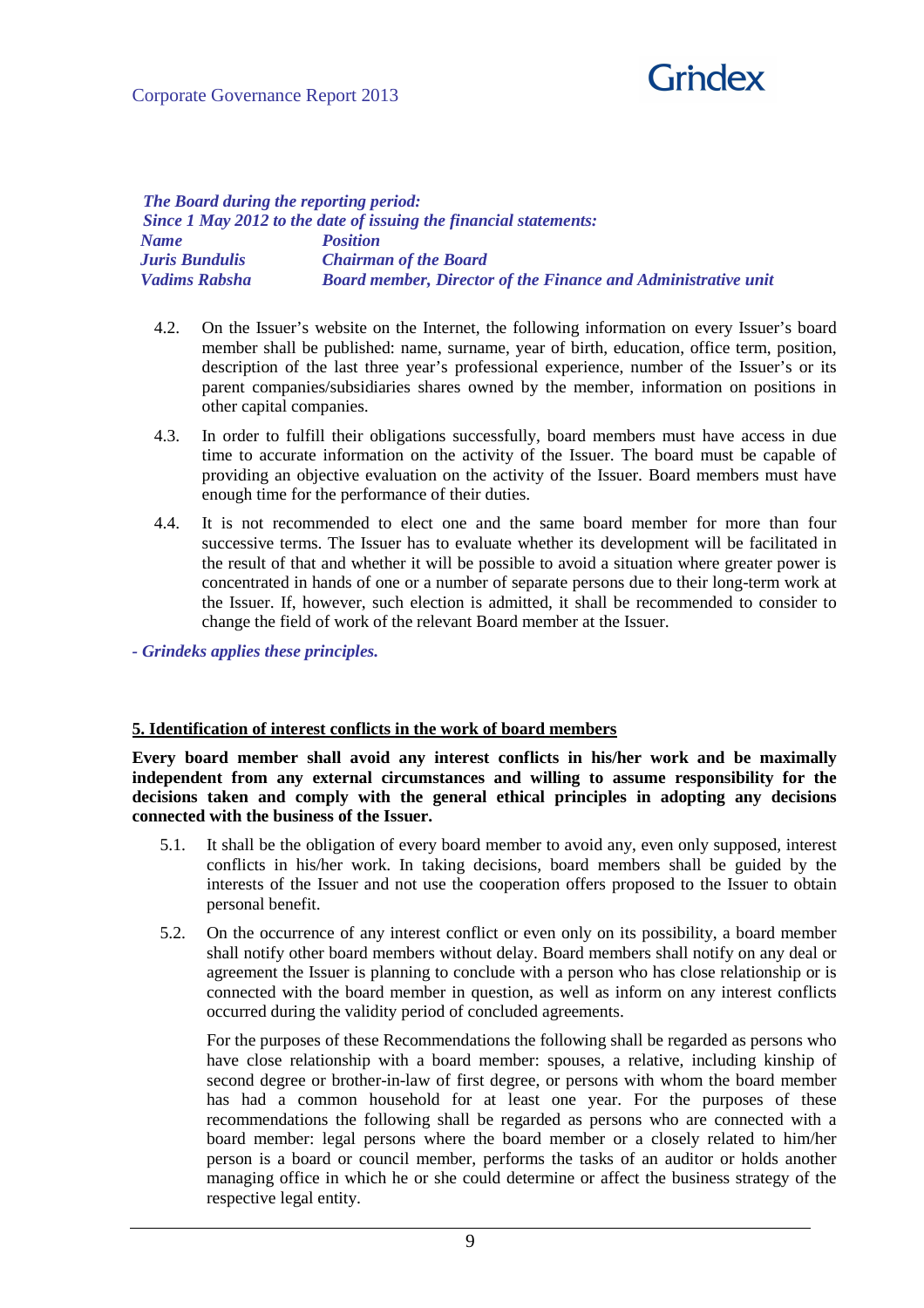

- 5.3. Board members should not participate in taking decisions that could cause an interest conflict.
- *Grindeks applies these principles.*

#### **C. COUNCIL**

In compliance with legal acts a council is the institution that supervises the Issuer and represents interests of shareholders between meetings in cases stipulated in the law and in the statutes of the Issuer, supervises the work of the board.

#### **6. Obligations and responsibilities of the council**

**The objective of the Issuer's council is to act in the interests of all the shareholders, ensuring that the value of the Issuer grows. The Issuer shall clearly determine the obligations of the council and the responsibility of the council members, as well as ensure that individual council members or groups thereof do not have a dominating role in decision making.**

6.1. The functions of the council shall be set forth in the council regulation or a document equated thereto that regulates the work of the council, and it shall be published on the Issuer's website on the Internet. This document shall be also available at the Issuer's office.

*- Grindeks applies this principle. The Charter determines the authority of the Council. It has been developed and approved, based on the Latvia Commercial law and the Statutes of the Company. The Charter is available in the office of the Company and at the website www.grindeks.lv in the section "For Investors".* 

- 6.2. The supervision carried out by the council over the work of the board shall include supervision over the achievement of the objectives set by the Issuer, the corporate strategy and risk management, the process of financial accounting, board's proposals on the use of the profit of the Issuer, and the business performance of the Issuer in compliance with the requirements of regulatory acts. The council should discuss every of the said matters and express its opinion at least annually, complying with frequency of calling council meetings as laid down in regulatory acts, and the results of discussions shall be reflected in the minutes of the council's meetings.
- *Grindeks applies this principle.* 
	- 6.3. The council and every its member shall be responsible that they have all the information required for them to fulfill their duties, obtaining it from board members and internal auditors or, if necessary, from employees of the Issuer or external consultants. To ensure information exchange, the council chairperson shall contact the Issuer's board, inter alia the board chairperson, on a regular basis and discuss all the most important issues connected with the Issuer's business and development strategy, business activities, and risk management.

*- Grindeks applies this principle. Every week the Chairman of the Council meets the Board, having on the agenda all the most important issues concerning operational activities of the Company.* 

6.4. When determining the functions of the council, it should be stipulated that every council member has the obligation to provide explanations in case the council member is unable to participate in council meetings. It shall be recommended to disclose information on the council members who have not attended more than a half of the council meetings within a year of reporting, providing also the reasons for non-attendance.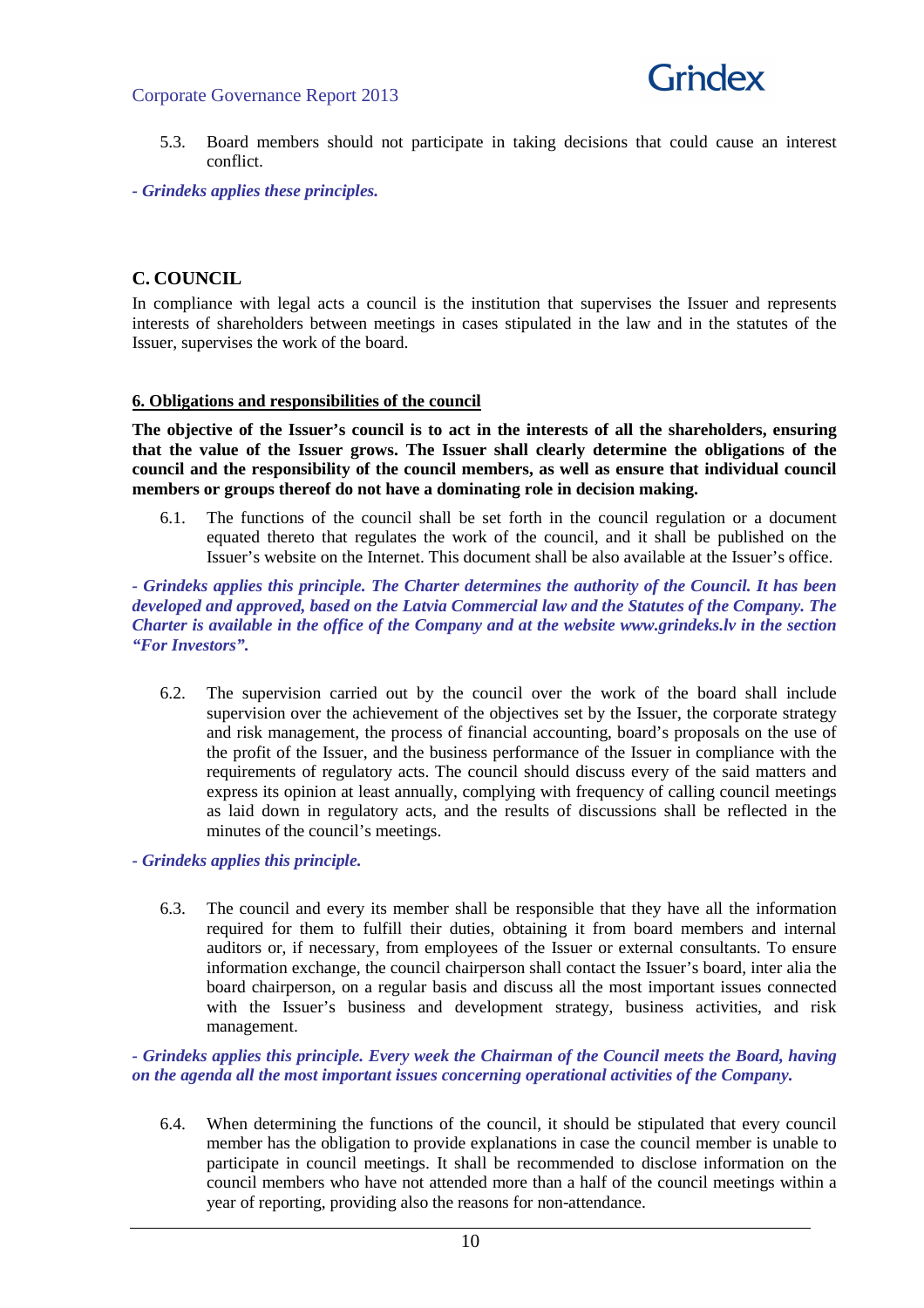

*- Grindeks applies this principle partly, because there are no provisions stipulated in the Charter of the Council to provide explanation in case the Council Member is unable to participate.* 

#### **7. Council composition and requirements for council members**

#### **The council structure determined by the Issuer shall be transparent and understandable and ensure sufficiently critical and independent attitude in evaluating and taking decisions.**

- 7.1. The Issuer shall require every council member as well as council member candidate who is planned to be elected at a shareholders' meeting that they submit to the Issuer the following information: name, surname, year of birth, education, office term as a council member, description of the last three year's professional experience, number of the Issuer's or its parent companies/subsidiaries shares owned by the member, information on positions in other capital companies. The said information shall be published also on the Issuer's website on the Internet, providing, in addition to the said information, also the term of office for which the council member is elected, its position, including also additional positions and obligations, if any.
- 7.2. When determining the requirements for council members as regards the number of additional positions, attention shall be paid that a council member has enough time to perform his or her duties in order to fulfill their duties successfully and act in the interests of the Issuer to a full extent.
- 7.3. In establishing the Issuer's council, the qualification of council members should be taken into account and assessed on a periodical basis. The council should be composed of individuals whose knowledge, opinions and experience is varied, which is required for the council to fulfill their tasks successfully.
- 7.4. Every council member in his or her work shall be as possibly independent from any external circumstances and have the will to assume responsibility for the decisions taken and comply with the general ethical principles when taking decisions in relation to the business of the Issuer.
- *Grindeks applies these principles.* 
	- 7.5. It is impossible to compile a list of all the circumstances that might threaten the independence of council members or that could be used in assessing the conformity of a certain person to the status of an independent council member. Therefore, the Issuer, when assessing the independence of council members, shall be guided by the independence criteria of council members specified in the Annex hereto.
	- 7.6. It shall be recommended that at least a half of council members are independent according to the independence criteria specified in the Annex hereto. If the number of council members is an odd number, the number of independent council members may be one person less than the number of the council members who do not conform to the independence criteria specified in the Annex hereto.
	- 7.7. As independent shall be considered persons that conform to the independence criteria specified in the Annex hereto. If a council member does not conform to any of to the independence criteria specified in the Annex hereto but the Issuer does consider the council member in question to be independent, then it shall provide an explanation of its opinion in detail on the tolerances permitted.
	- 7.8. The conformity of a person to the independence criteria specified in the Annex hereto shall be evaluated already when the council member candidate in question has been nominated for election to the council. The Issuer shall specify in the Report who of the council members are to be considered as independent every year.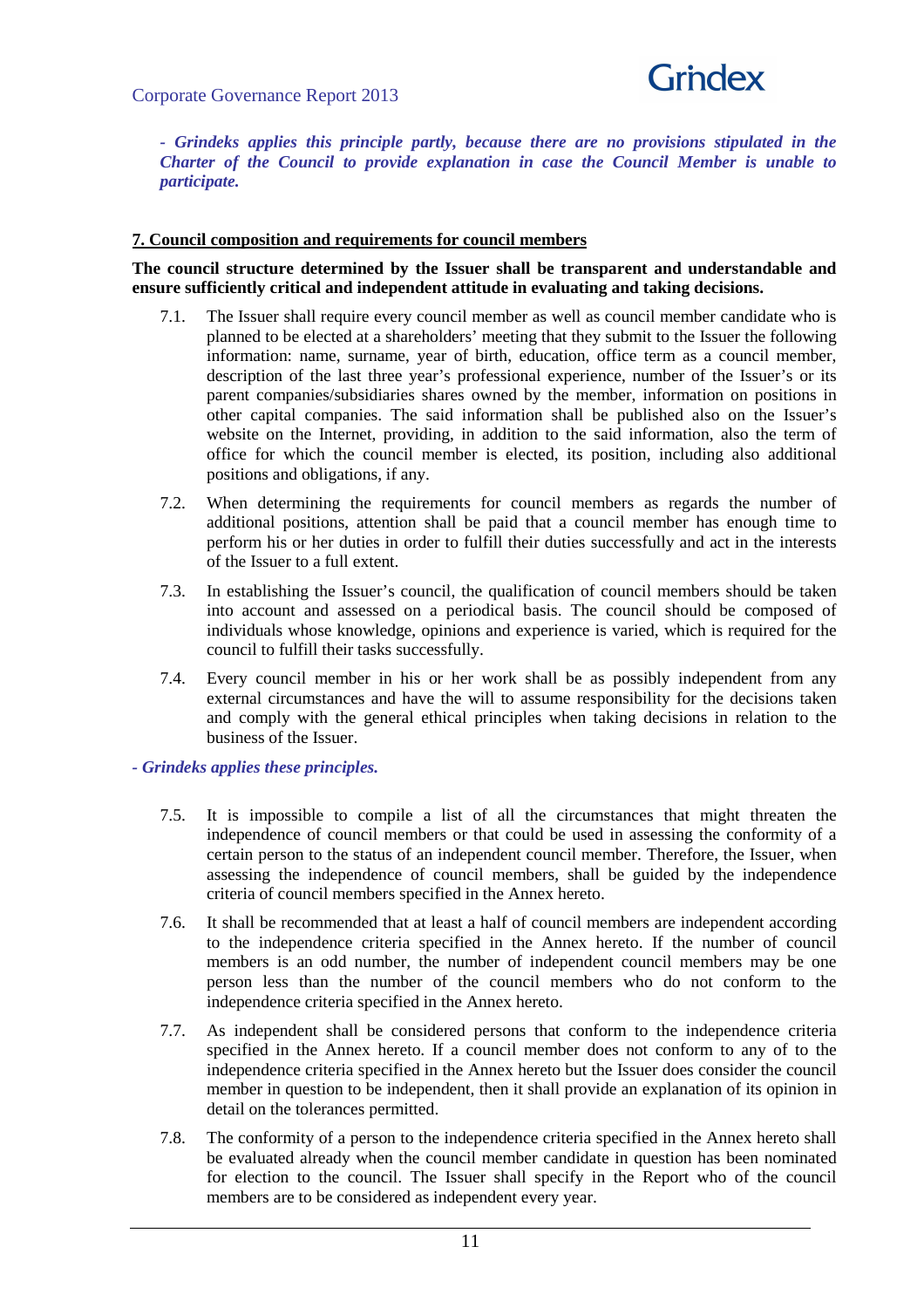

*- Grindeks applies these principles partly. The Council Members of Grindeks have been nominated to be elected in the Council composition and work according to rules of the Latvia Commercial law, whereby Council Members are independent. The competencies of Council Members provide professional and effective performance of tasks given to Council.* 

#### *The Council during the reporting period:*

|                       | Since 25 May 2010 to 25 May 2013:                 |
|-----------------------|---------------------------------------------------|
| <b>Name</b>           | <b>Position</b>                                   |
| <b>Kirovs Lipmans</b> | <b>Chairman of the Supervisory Council</b>        |
| <b>Anna Lipmane</b>   | <b>Deputy Chairman of the Supervisory Council</b> |
| <b>Uldis Osis</b>     | <b>Member of the Supervisory Council</b>          |

| <b>UMMO USM</b><br><b>Janis Naglis</b> | member of the supervisory council<br><b>Member of the Supervisory Council</b> |
|----------------------------------------|-------------------------------------------------------------------------------|
| <b>Ivars Kalvins</b>                   | <b>Member of the Supervisory Council</b>                                      |
|                                        |                                                                               |

| Since 4 June 2013 to the date of issuing the financial statements: |                                                   |  |
|--------------------------------------------------------------------|---------------------------------------------------|--|
| <b>Name</b>                                                        | <b>Position</b>                                   |  |
| <b>Kirovs Lipmans</b>                                              | <b>Chairman of the Supervisory Council</b>        |  |
| <b>Anna Lipmane</b>                                                | <b>Deputy Chairman of the Supervisory Council</b> |  |
| <b>Uldis Osis</b>                                                  | <b>Member of the Supervisory Council</b>          |  |
| <b>Janis Naglis</b>                                                | <b>Member of the Supervisory Council</b>          |  |
| <b>Arkadiy Vertkin</b>                                             | <b>Member of the Supervisory Council</b>          |  |

#### **8. Identification of interest conflicts in the work of council members**

**Every council member shall avoid any interest conflicts in his/her work and be maximally independent from any external circumstances. Council members shall comply with the general ethical principles in adopting any decisions connected with the business of the Issuer and assume responsibility for the decisions taken.** 

- 8.1. It shall be the obligation of every council member to avoid any, even only supposed, interest conflicts in his/her work. When taking decisions, board members shall be guided by the interests of the Issuer and not use the cooperation offers proposed to the Issuer to obtain personal benefit.
- 8.2. On the occurrence of any interest conflict or even only on its possibility, a council member shall notify other council members without delay. Council members shall notify on any deal or agreement the Issuer is planning to conclude with a person who has close relationship or is connected with the council member in question, as well as inform on any interest conflicts occurred during the validity period of concluded agreements.

For the purposes of these recommendations the following shall be regarded as persons who have close relationship with a council member: spouses, a relative, including kinship of second degree or brother-in-law of first degree, or persons with whom the council member has had a common household for at least one year. For the purposes of these recommendations the following shall be regarded as persons who are connected with a council member: legal persons where the council member or a closely related to him/her person is a board or council member, performs the tasks of an auditor or holds another managing office in which he or she could determine or affect the business strategy of the respective legal entity.

- 8.3. A council member who is in a possible interest conflict should not participate in taking decisions that might be a cause of an interest conflict.
- *Grindeks applies these principles.*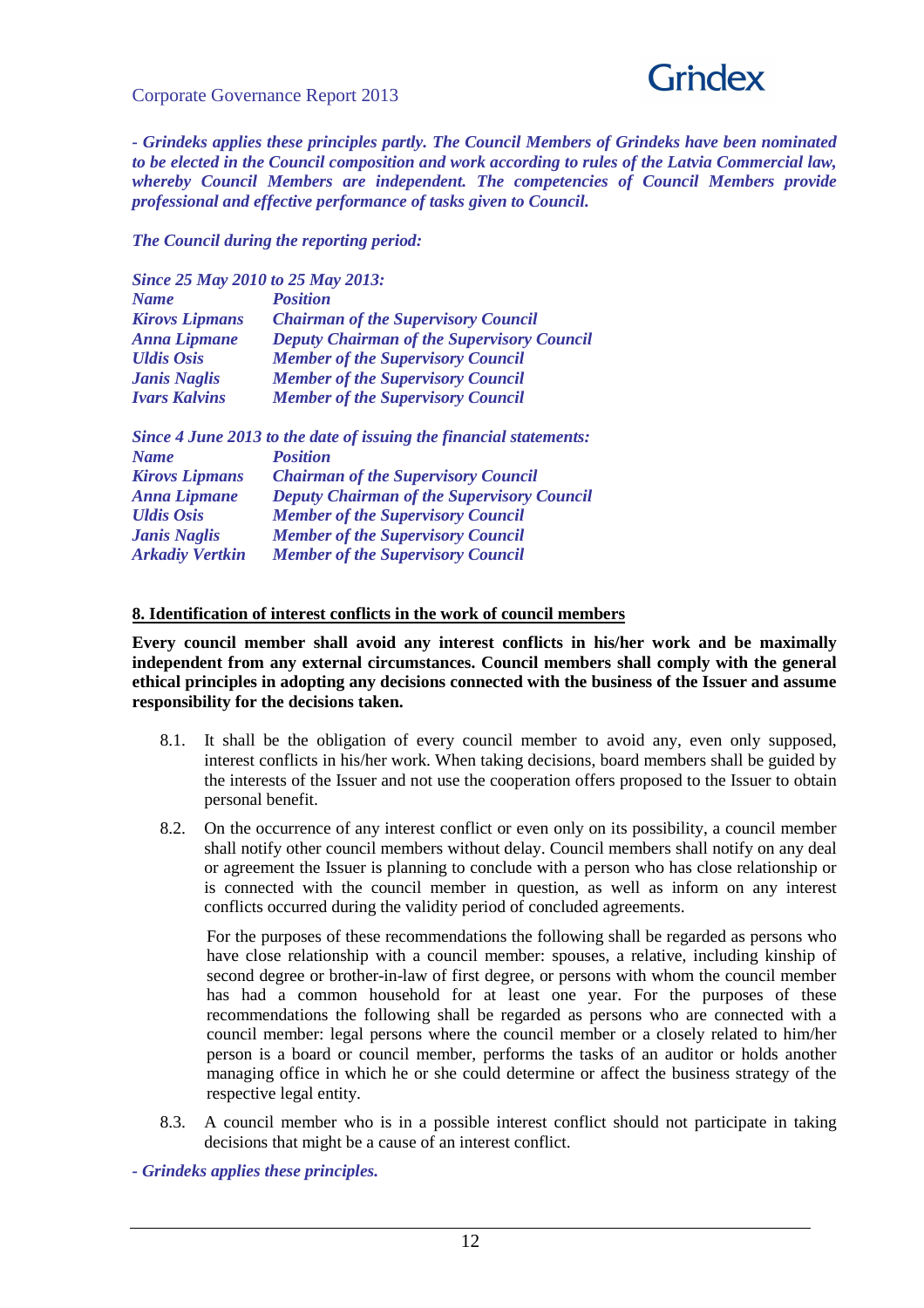

## **D. DISCLOSURE OF INFORMATION**

Good practice of corporate governance for an Issuer whose shares are included in the market regulated by the Stock Exchange means that the information disclosed by the Issuer has to provide a view on the economic activity of the Issuer and its financial results. This facilitates a justified determination of the price of financial instruments in public circulation as well as the trust in finance and capital markets. Disclosure of information is closely connected with investor relations (hereinafter – the IR), which can be defined as the process of developing Issuer's relations with its potential and existing investors and other parties interested in the business of the Issuer.

#### **9. Transparency of the Issuer's business**

**The information disclosed by the Issuers shall be provided in due time and allowing the shareholders to assess the management of the Issuer, to get an idea on the business of the company and its financial results, as well as to take grounded decisions in relation to the shares owned by them.** 

- 9.1. The structure of corporate governance shall be established in a manner that ensures provision of timely and exhaustive information on all the substantial matters that concern the Issuer, including its financial situation, business results, and the structure of owners.
- 9.2. The information disclosed shall be checked, precise, unambiguous and prepared in compliance with high-quality standards.
- *Grindeks applies these principles.* 
	- 9.3. The Issuers should appoint a person who would be entitled to contact the press and other mass media on behalf on the Issuer, thus ensuring uniform distribution of information and evading publication of contradictory and untruthful information, and this person could be contacted, if necessary, by the Stock Exchange and investors.

#### *- Grindeks applies this principle. The contact person is indicated at the web sites of Grindeks and "NASDAQ OMX Riga".*

9.4. The Issuers should ensure timely and compliant with the existing requirements preparation and disclosure of financial reports and annual reports of the Issuer. The procedure for the preparation of reports should be stipulated in the internal procedures of the Issuer.

*- Grindeks applies this principle.* 

#### **10. Investor relations**

**Considering that financial instruments of the Issuers are offered on a regulated market, also such activity sphere of the Issuers as investor relations (hereinafter – the IR) and the development and maintaining thereof is equally important, paying special attention to that all the investors have access to equal, timely and sufficient information.** 

10.1. The main objectives of the IR are the provision of accurate and timely information on the business of the Issuer to participants of finance market, as well as the provision of a feedback, i.e. receiving references from the existing and potential investors and other persons. In the realization of the IR process, it shall be born in mind that the target group consists not only of institutional investors and finance market analysts. A greater emphasis should be put on individual investors, and more importance should be attached to informing other interested parties: employees, creditors and business partners.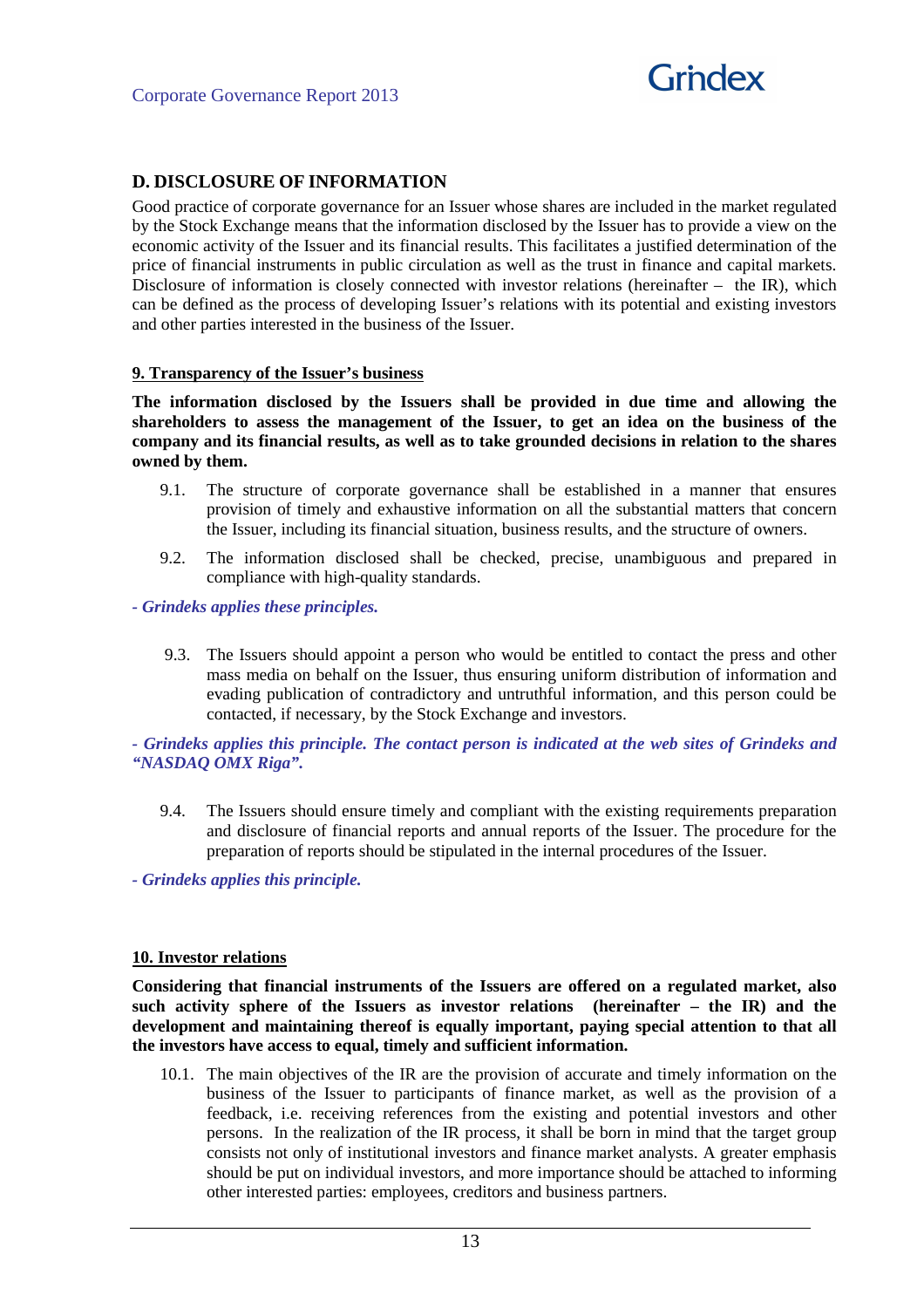

- 10.2. The Issuer shall provide all investors with equal and easily accessible important information related to the Issuer's business, including financial position, ownership structure and management. The Issuer shall present the information in a clear and understandable manner, disclosing both positive and negative facts, thus providing the investors with a complete and comprehensive information on the Issuer, allowing the investor to assess all information available before the decision making.
- 10.3. A number of channels shall be used for the information flow in the IR. The IR strategy of the Issuer shall be created using both the possibilities provided by technologies (website) and relations with mass media and the ties with the participants of finance market. Considering the development stage of modern technologies and the accessibility thereof, the Internet is used in the IR of every modern company. This type of media has become one of the most important means of communications for the majority of investors.
- *Grindeks applies these principles.* 
	- 10.4. The basic principles that should be observed by the Issuers in preparing the IR section of their websites:
		- 1) the IR section of website shall be perceived not only as a store of information or facts but also as one of the primary means of communication by means of which it is possible to inform the existing and potential shareholders;
		- 2) all the visitors of the IR section of website shall have the possibility to obtain conveniently all the information published there. Information on websites shall be published in all the foreign languages in which the Issuer normally distributes information so that in no way would foreign investors be discriminated, however, it shall be taken into account that information must be disclosed at least in Latvian and English;
		- 3) It shall be recommended to consider a solution that would allow the existing and potential investors to maintain ties with the Issuer by using the IR section of website – submit questions and receive answers thereto, order the most recent information, express their opinions etc.;
		- 4) the information published on websites shall be updated on a regular basis, and the news in relation to the Issuer and its business shall be published in due time. It shall not be admissible that outdated information that could mislead investors is found on websites;
		- 5) after the website is created the creators themselves should assess the IR section of the website from the point of view of users – whether the information of interest can be found easily, whether the information published provides answers to the most important questions etc.

#### *- Grindeks applies this principle. There has been formed a separate section For Investors at Grindeks`s website, providing information in Latvian, Russian and English according to the above mentioned principles.*

- 10.5. The Issuer shall ensure that at least the following information is contained in the IR section of website:
	- 1) general information on the Issuer history of its establishment and business, registration data, description of industry, main types of business;
	- 2) Issuer's Report ("*comply or explain*") on the compliance with the principles of corporate governance;
	- 3) Number of issued and paid financial instruments, specifying how many of them are included in a regulated market;
	- 4) information on shareholders' meetings, draft decisions to be examined, decisions adopted at least for the last year of report ;
	- 5) Issuer's statutes;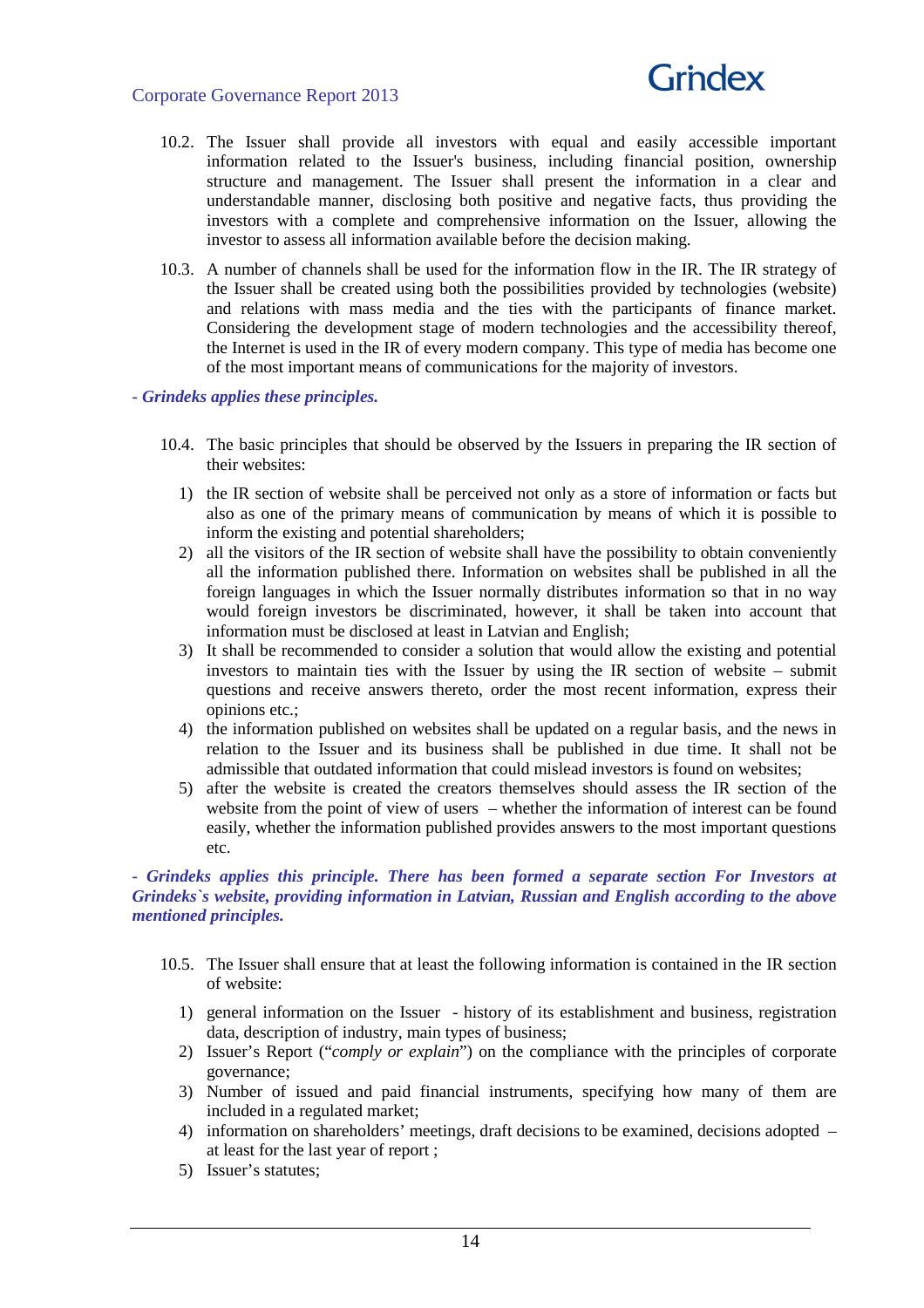

- 6) Issuer's board or council regulation or a document equated thereto that regulates its work, as well as the Issuer's remuneration policy (or a reference where it is made available) and the shareholders' meeting procedure regulation, if such has been adopted;
- 7) Information on the performance of the Issuer's Audit Committee;
- 8) information on present Issuer's council and board members (on each individually): work experience, education, number of the Issuer's shares owned by the member (as at the beginning of year; the information shall be updated as required but at least annually), information on positions in other capital companies, and the term of office of board and council members;
- 9) Issuer's shareholders which/who own at least 5% of the Issuer's shares; and information on changes of shareholders;
- 10) Financial reports and annual reports of the Issuer prepared in compliance with the procedure specified in legal acts and the Stock Exchange regulations;
- 11) Any other information to be disclosed by the Issuer, e.g. information on any substantial events, Issuer's press releases, archived information on Issuer's financial and annual reports on previous periods etc.

*- Grindeks applies this principle.* 

## **E. INTERNAL CONTROL AND RISK MANAGEMENT**

The purpose of internal control and risk management is to ensure efficient and successful work of the Issuer, the truthfulness of the information disclosed and conformity thereof to the relevant regulatory acts and business principles. Internal control helps the board to identify the shortcomings and risks in the management of the Issuer as well as facilitates that the council's task - to supervise the work of the board - is fulfilled efficiently.

#### **11. Principles of the Issuer's internal and external control**

#### **To ensure successful work of the Issuer, it shall be necessary to plan regular its controls and to determine the procedure of internal and external (audit) control**.

11.1. To ensure successful operation, the Issuer shall control its work on a regular basis and define the procedure of internal control.

*- Grindeks applies this principle. The principles and regulations of internal monitoring and controlling are defined in the integrated Quality, Environmental Management, Occupation Health and Safety System, certificated in accordance to the requirements of the standards LVS EN ISO 9001:2008, LVS EN ISO 14001:2004 and LVS OHSAS 18001 .* 

11.2. The objective of risk management is to ensure that the risks connected with the commercial activity of the Issuer are identified and supervised. To ensure an efficient risk management, it shall be necessary to define the basic principles of risk management. It is recommended to characterize the most essential potential and existing risks in relation to the business of the Issuer.

*- Grindeks applies this principle. Company has established a strategic Risk Management Procedure. All the potential and existing risks and an effective Risk Management has been carried out for the control and prevention of the risks. Grindeks has developed regulatory documentation also for the Management of the Process Continuity and the Crisis Management and Communication. Improvement of these processes is continuing annually.*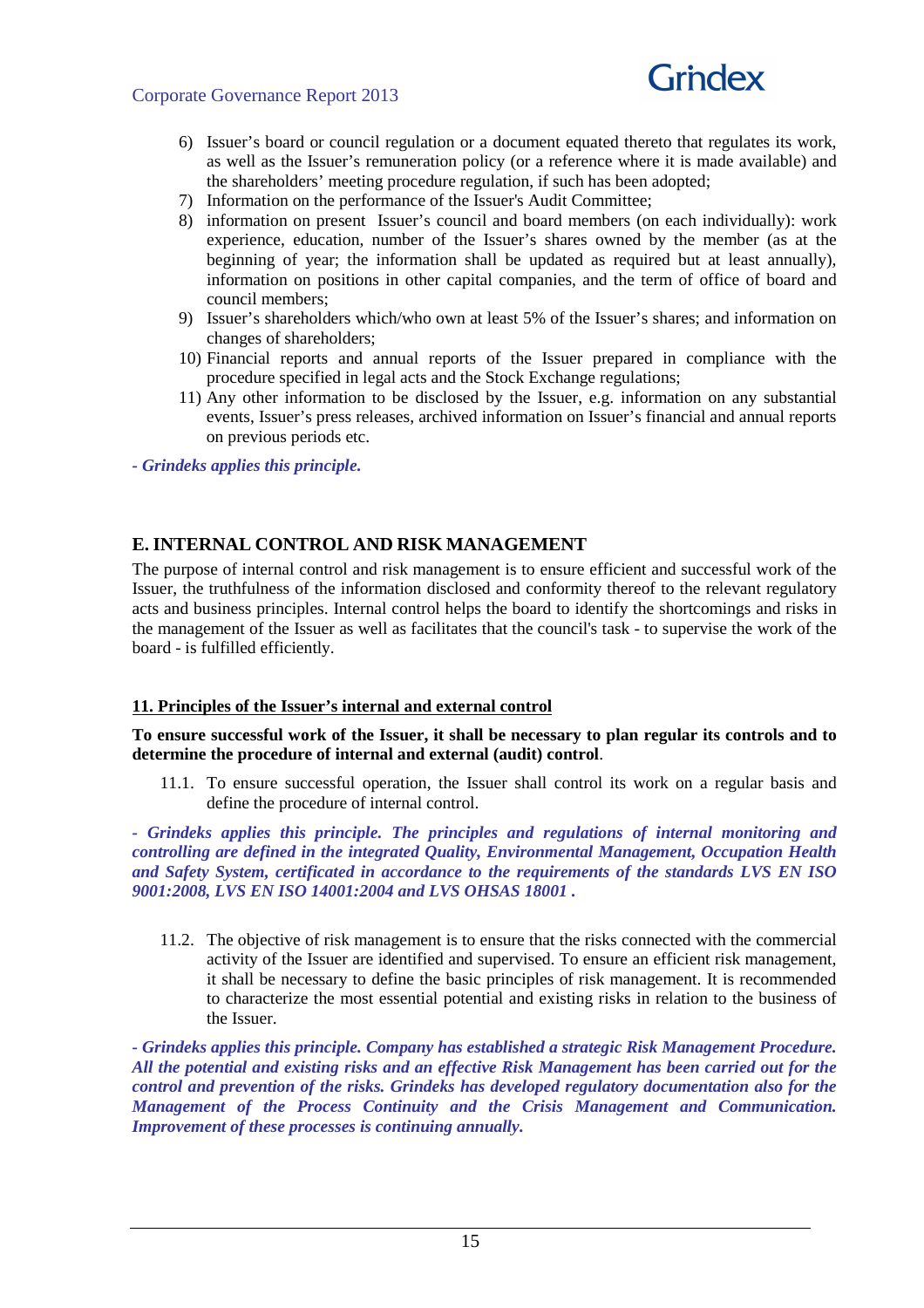

11.3. Auditors shall be granted access to the information required for the fulfillment of the auditor's tasks and the possibility to attend council and board meetings at which financial and other matters are dealt with.

*- Grindeks applies this principle.* 

- 11.4. Auditors shall be independent in their work and their task shall be to provide the Issuer with independent and objective auditing and consultation services in order to facilitate the efficiency of the Issuer's business and to provide support in achieving the objectives set for the Issuer's management by offering a systematic approach for the assessment and improvement of risk management and control processes.
- *Grindeks applies this principle.* 
	- 11.5. It shall be recommended to carry out an independent internal control at least annually in order to assess the work of the Issuer, including its conformity to the procedures approved by the Issuer.

*- Grindeks applies this principle. Such internal controls are held in accordance with integrated Quality, Environmental Management, Occupation Health and Safety System; within one year approximately 15 internal controls are held, covering all the fields of the Company. As the result of such internal controls Company establishes corrective and preventive actions of unconformity prevention and measures of improvement.* 

11.6. When approving an auditor, it is recommended that the term of office of one auditor is not the same as the term of office of the board.

*- Grindeks applies this principle* 

#### **12. Audit Committee**

**The Audit Committee shall be established by a resolution of the Issuer's shareholders' meeting, and its operations and scope of responsibilities shall be set as guided by the legislation.** 

12.1. The functions and responsibility of the Audit Committee should be specified in the regulation of the committee or a comparable document.

*- Grindeks applies this principle.* 

12.2. To assure an efficient functioning of the Audit Committee, it is recommended that at least three of its members have adequate knowledge in accounting and financial reporting, because issues related to the Issuer's financial reports and control are in the focus of the Audit Committee's operations.

*- Grindeks applies this principle. Grindeks Audit committee consists of three its members, namely: Inna Maciene, Janis Naglis and Uldis Osis, which have all mentioned knowledge.* 

12.3. All Audit Committee members shall have access to the information about the accounting principles practiced by the Issuer. Board shall advise the audit Committee as to the approaches to significant and unusual transactions, where alternative evaluations are possible, and shall ensure that the Audit Committee has access to all information that has been specified in the legislation.

*- Grindeks applies this principle.*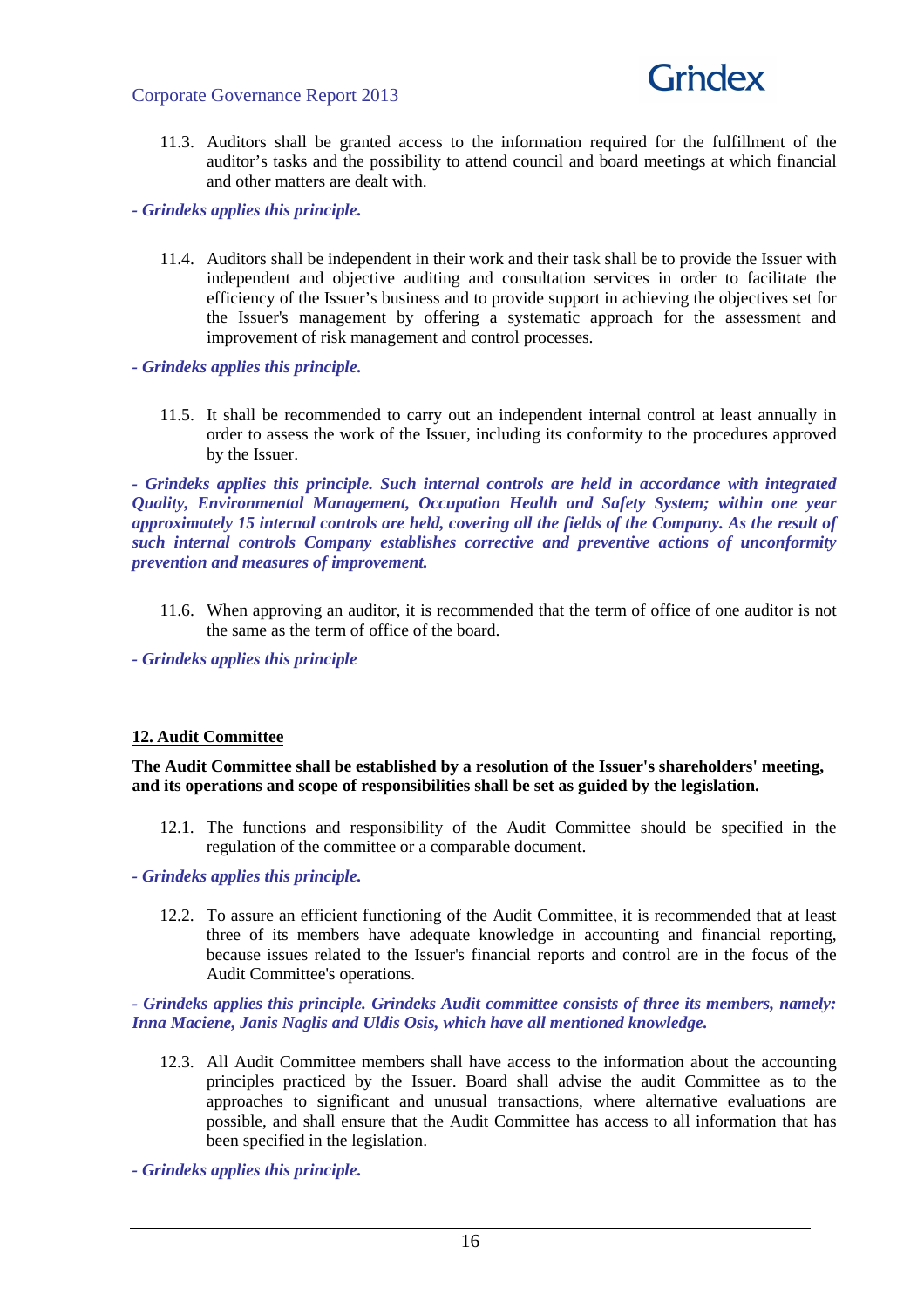

12.4. The Issuer shall ensure that its officials, board members and staff release the information to the Audit Committee that is necessary for its operations. The Audit Committee should also be entitled to carry out an independent investigation in order to identify, within its scope, any violations in the Issuer' activities.

#### *- Grindeks applies this principle.*

- 12.5. Within its scope, the Audit Committee shall adopt resolutions, and is accountable to the shareholders' meeting for its operations.
- *Grindeks applies this principle.*

#### **F. REMUNERATION POLICY**

#### **13. General principles, types and criteria for setting remuneration**

**The policy of the remuneration of board and council members – type, structure and amount of remuneration - is one of the spheres where persons involved has a potentially greater risk to find themselves in an interest conflict situation. To avoid it, the Issuer shall develop a clear remuneration policy, specifying general principles, types and criteria for the remuneration to be awarded to the board or council members.** 

- 13.1. The Issuers are called on to develop a remuneration policy in which the main principles for setting the remuneration, possible remuneration schemes and other essential related issues are determined. While preparing the remuneration policy Issuer should ensure that the remuneration of management and supervisory board members is proportionate to the remuneration of the Issuer's executive and managing directors and other employees.
- 13.2. Without limiting the role and operations of the Issuer's management bodies responsible for setting remuneration to the board and council members, the drafting of the remuneration policy should be made a responsibility of the Issuer's board, which during the preparation of a draft policy should consult with the Issuer's council. In order to avoid conflicts of interest and to monitor the management board remuneration policy, the Issuer should appoint a responsible person having sufficient experience and knowledge in the field of remuneration for development of the remuneration policy.

#### *- Grindeks complies with these principles, defining a salary corresponding with the demands of the labor market and the Latvia Commercial Law.*

- 13.3. Should the remuneration policy contain a remuneration structure with a variable part in the form of the Issuer's shares or share options or any other payments, including premiums, it should be linked to previously defined short-term and long-term goals and performance criteria. If remuneration depends on fulfillment of short-term goals only, it is not likely to encourage an interest in the company's growth and improved performance in the long-term. The scope and structure of the remuneration should depend on the business performance of the company, share price and other Issuer's events.
- 13.4. While setting the variable part of remuneration, Issuer should set limits on the variable component(s). The non-variable part of remuneration should be sufficient to allow the Issuer to withhold variable part of remuneration when necessary.
- 13.5. Where a variable part of remuneration provides Issuer's shares, share options or any other acquisition rights thereof, it should be desirable to prescribe a minimum non-used period of time.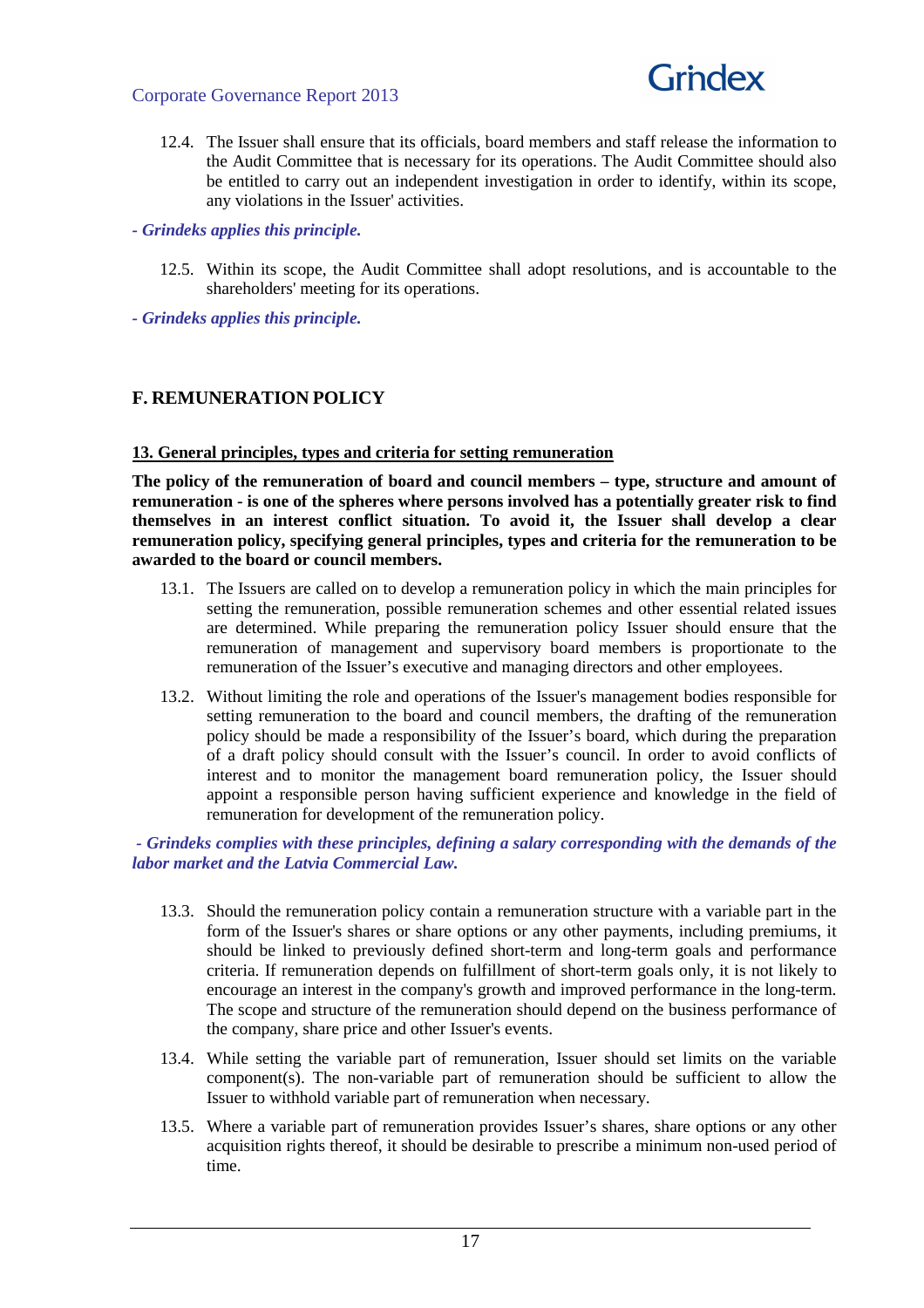

13.6. Remuneration policy should include provisions that permit the Issuer to reclaim variable part of remuneration that were awarded on the basis of data which subsequently proved to be manifestly misstated. Such provision should be included in contracts concluded between the respective executives and the Issuer.

*- Grindeks complies with these principles with the demands of the Latvia Commercial Law. Grindeks's remuneration policy has not envisaged employee share options or shares as a variable part of the remuneration.* 

13.7. Remuneration schemes that include Issuer's shares as remuneration may theoretically cause loss to the Issuer's existing shareholders because the share price might drop due to a new issue of shares. Therefore, prior to the preparation and approval of this type of remuneration, it shall be required to assess the possible benefits or losses.

*- This principle is not applicable to Grindeks, but if Grindeks's remuneration policy shall foresee Company's shares as a variable part of remuneration, all the provisions, benefits and potential losses will be taken account that could be entailed by new share emission.* 

13.8. When preparing the remuneration policy where a variable part is in the form of the Issuer's shares or share options, the Issuer shall be obliged to disclose information on how the Issuer plans to ensure the amount of shares to be granted in compliance with the approved remuneration schemes– whether it is planned to obtain them by buying on a regulated market or by issuing new shares.

*- This principle is not applicable to Grindeks, but Company will absolutely take into account this corporate governance principle in case it will be decided on share or share option inclusion in remuneration schemes.* 

13.9. While drafting the remuneration policy and envisaging awarding options entitling to the Issuer's shares, the Stock Exchange rules regarding distribution of share options should be taken into account.

#### *- This principle is not applicable to Grindeks. Company's remuneration policy has not envisaged awarding options entitling to the Issuer's shares.*

- 13.10. While setting remuneration principles with regard to board and council members, they should include general approach as to compensations, if any, in cases when contracts with the said officials are terminated (termination payments). Termination payments should not be paid if the termination is due to inadequate performance.
- 13.11. It is recommended to set an adequate maximum amount of the termination payments which should not be higher than two years of the non-variable part of remuneration.

*- Grindeks applies these principles.* 

#### **14. Remuneration Report**

**A clear and complete report on the remuneration policy with regard to the management body members of the Issuer should be made available to the shareholders. Public disclosure of the said information would allow the existing and potential shareholders to carry out a comprehensive evaluation of the Issuer's approach the remuneration issues; consequently, the Issuer's responsible body shall draft and made public the Remuneration Report.** 

14.1. The Issuer is obliged to make public the Remuneration Report – a complete report on the remuneration policy applied to the members of the Issuer's management bodies.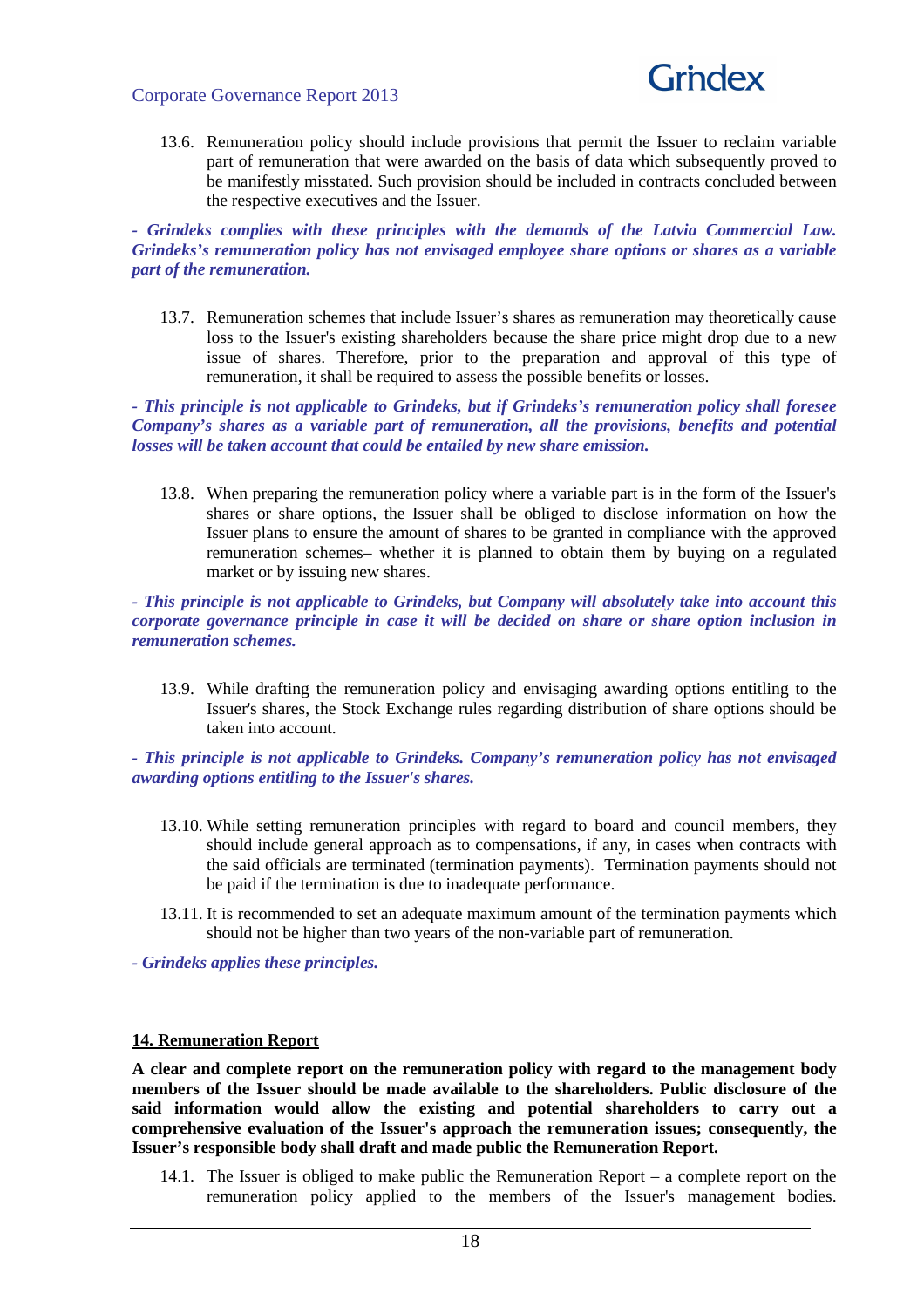

Remuneration Report may be a separate document, or may integrated in a special chapter of the Report prepared by the Issuer as recommended by Item 9 of the Introduction of the present Recommendations. The Remuneration Report should be posted on the Issuers website.

- 14.2. Remuneration Report should contain at least the following information:
- 1) Information as to the application of the remuneration policy to board and council members in the previous financial year, specifying the material changes to the Issuer's remuneration policy compared to the previous reporting period;
- 2) The proportion between the fixed and variable part of the remuneration for the respective category of officials , including information with regard to vesting periods of variable part of remuneration;
- 3) Sufficient information as to linking the remuneration with performance. To consider the information sufficient, the report should contain:

• An explanation how the choice of performance criteria contributes to the long term interest of the Issuer;

• An explanation of the methods applied in order to determine whether performance criteria have been fulfilled;

- 4) Information about the Issuer's policy with regard to the contracts with the members of the Issuer's management bodies, the terms and conditions of the contracts (duration, notice deadlines about termination, including payments due in case of termination);
- 5) Information about the incentive schemes and the specifications and reasons for awarding any other benefits;
- 6) A description of any pension or early retirement schemes;
- 7) An overview of the remuneration paid to or any benefits received by each individual that has been board or council member in the reporting period – disclosing at least the information required in Items 14.5, 14.5 and 14.7 below.
- 14.3. To avoid overlapping of information, the Issuer, while preparing its Remuneration Report, may omit the information required in Items 14.2 1) to 7) above, provided it is a part of the Issuer's Remuneration Policy document. In such case, Remuneration Report should have a reference to the Remuneration Policy, together with an indication where it is made available.
- 14.4. If the Issuer believes that, as a result of following the provisions of Item 14.2 of these Recommendations sensitive business information might become public to the detriment of the Issuer's strategic position, the Issuer may not disclose such information and give the reasons.
- 14.5. The following remuneration and other benefits related information about each board and council member should be disclosed:
- 1) Total amount paid or outstanding (salary) for the year;
- 2) Remuneration and other benefits received from any company associated with the Issuer. For the understanding of this Item, "associated undertaking" is a company according to the definition in Paragraph 1 of the Law on the Financial Instruments Market;
- 3) Remuneration paid as profit distribution or bonus, and the reasons for awarding such remuneration;
- 4) Compensation for fulfillment of duties in addition to the regular job responsibilities;
- 5) Compensations and any other payments received by or to be received by board or council member who has left the position during the accounting period;
- 6) Total value of any other benefits apart from those listed under Items 1) to 5) received as remuneration.
- 14.6. The following information should be disclosed with regard to the shares and/or share options or any other incentive schemes resulting in ownership of the Issuer's shares: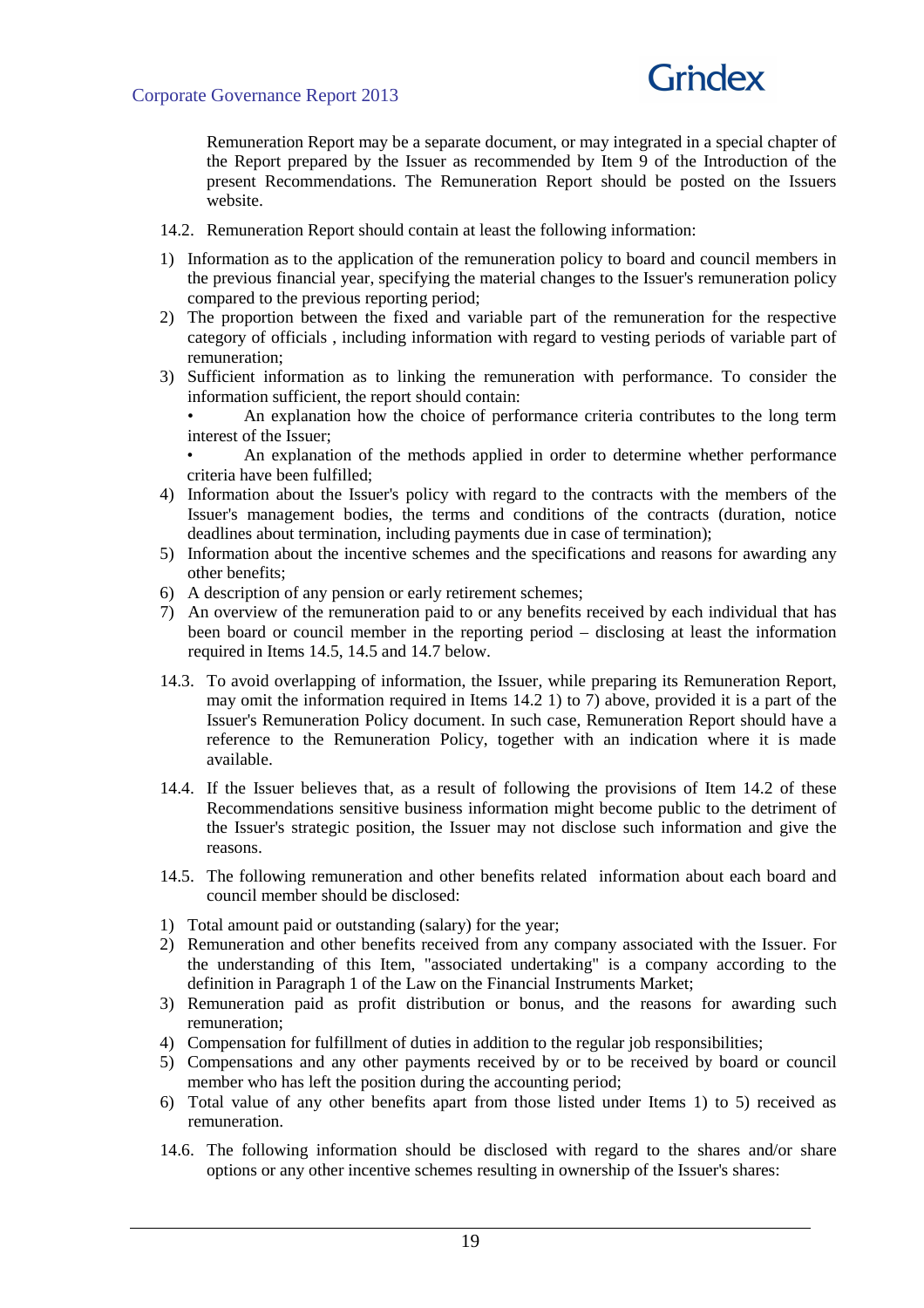## Grndex

- 1) the number and holding conditions of shares or share options entitling to the Issuer's shares granted over the reporting period to the members of Issuer's management bodies;
- 2) The number of options exercised during the reporting period, entitling to the Issuer's shares, specifying the price and the number of shares obtained, or the unit value held by the member of the Issuer's management board in a share-related incentive scheme as at the end of the reporting year;
- 3) The number of non-exercised options entitling to the Issuer's shares as at the end of the reporting year, the share price in the contract, expiry date and the key rules for exercising the option;
- 4) Information changes, if any, introduced during the reporting period with regard to the provisions of the contracts on options entitling to the Issuer's shares (such as changes in the option exercising rules, change of expiry date etc.).
- 14.7. The following information should be disclosed with regard to savings or contributions to pension schemes of private pension funds:
- 1) the amount of contributions made by the Issuer, to the benefit of individuals, to a pension scheme or schemes, and the rules for disbursement of the pension capital;
- 2) the participation rules, including termination of participation, to the respective pension scheme, applicable the concrete individual.
- 14.8. Remuneration schemes involving awarding with the Issuer's shares, share options or any other tools resulting in ownership of the Issuer's shares shall be approved by the annual general meeting of shareholders. Shareholders' meeting, while resolving on approval of the remuneration scheme, need not resolve on its application to concrete individuals.

*- Grindeks has not implemented this principle, because such information Grindeks considers as restricted access and commercial secret–based information. The information on the total remuneration disbursed to the Council and the Board members in 2013 is included in Grindeks audited consolidated financial statement of 2013.* 

\*\*\*\*\*